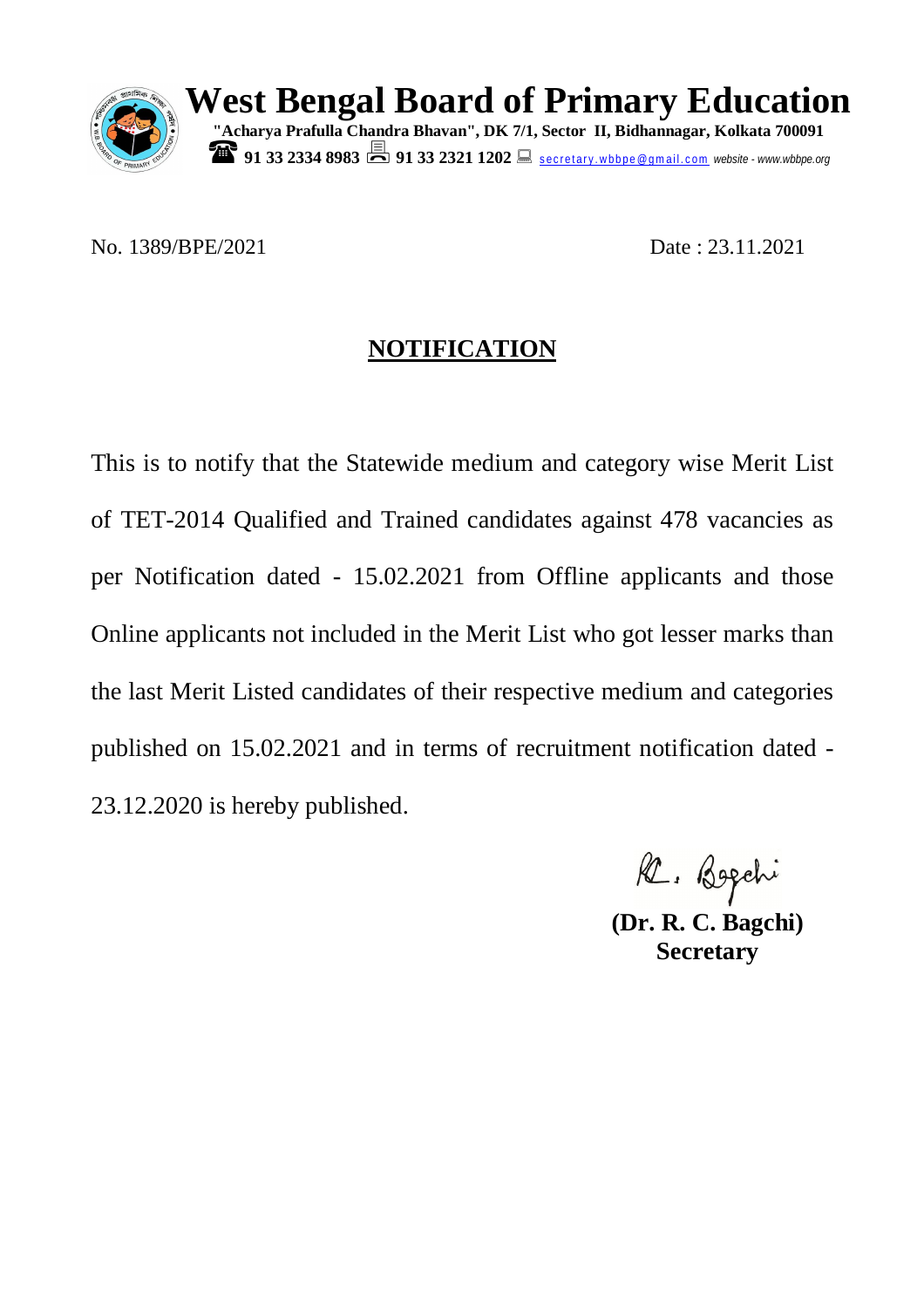**Medium Category Merit Caste Total Vacancy Roll No Candidate Name Cand Caste Rank Remarks BENGALI EXEMPTED GENERAL 4 080200544 DILIP SARKAR GENERAL 00001 WITH HELD BENGALI EXEMPTED OBC-A 6 060031532 ALAUDDIN SK OBC-A 00001 BENGALI EXEMPTED OBC-A 6 060031880 MURSHED ALI OBC-A 00002 BENGALI PH GENERAL 9 064003337 SADIQUZZAMAN GENERAL 00001 BENGALI PH GENERAL 9 154000012 CHANDAN DUTTA GENERAL 00002 WITH HELD BENGALI PH GENERAL 9 120081496 LIPIKA KAYAL GENERAL 00003 BENGALI PH GENERAL 9 155031956 SUDIP KUMAR ROUT GENERAL 00004 BENGALI PH GENERAL 9 060006300 CHIRANJIT MANDAL GENERAL 00005 BENGALI PH GENERAL 9 165001651 AMIT DEY GENERAL 00006 BENGALI PH GENERAL 9 070018408 NAZIRA KHATUN GENERAL 00007 BENGALI PH GENERAL 9 135006187 SATISH KUMAR MAITY GENERAL 00008 WITH HELD The Statewide medium and category wise Merit List of TET-2014 Qualified and Trained candidates against 478 vacancies as per Notification dated - 15.02.2021 from Offline applicants and those Online applicants not included in the Merit List who got lesser marks than the last Merit Listed candidates of their respective medium and categories published on 15.02.2021 and in terms of recruitment notification dated - 23.12.2020**

**BENGALI PH GENERAL 9 190030552 HIMANGSHU MOHANTA GENERAL 00009** 

**BENGALI PARA TEACHER GENERAL 20 180100184 JHUMA HATUI GENERAL 00001 BENGALI PARA TEACHER GENERAL 20 070043568 BARNALEE MANDAL GENERAL 00002 BENGALI PARA TEACHER OBC-A 12 060053705 AKSHAM AJADIR ALI OBC-A 00001 BENGALI PARA TEACHER OBC-B 9 095024936 MOUMITA KARMAKAR OBC-B 00001**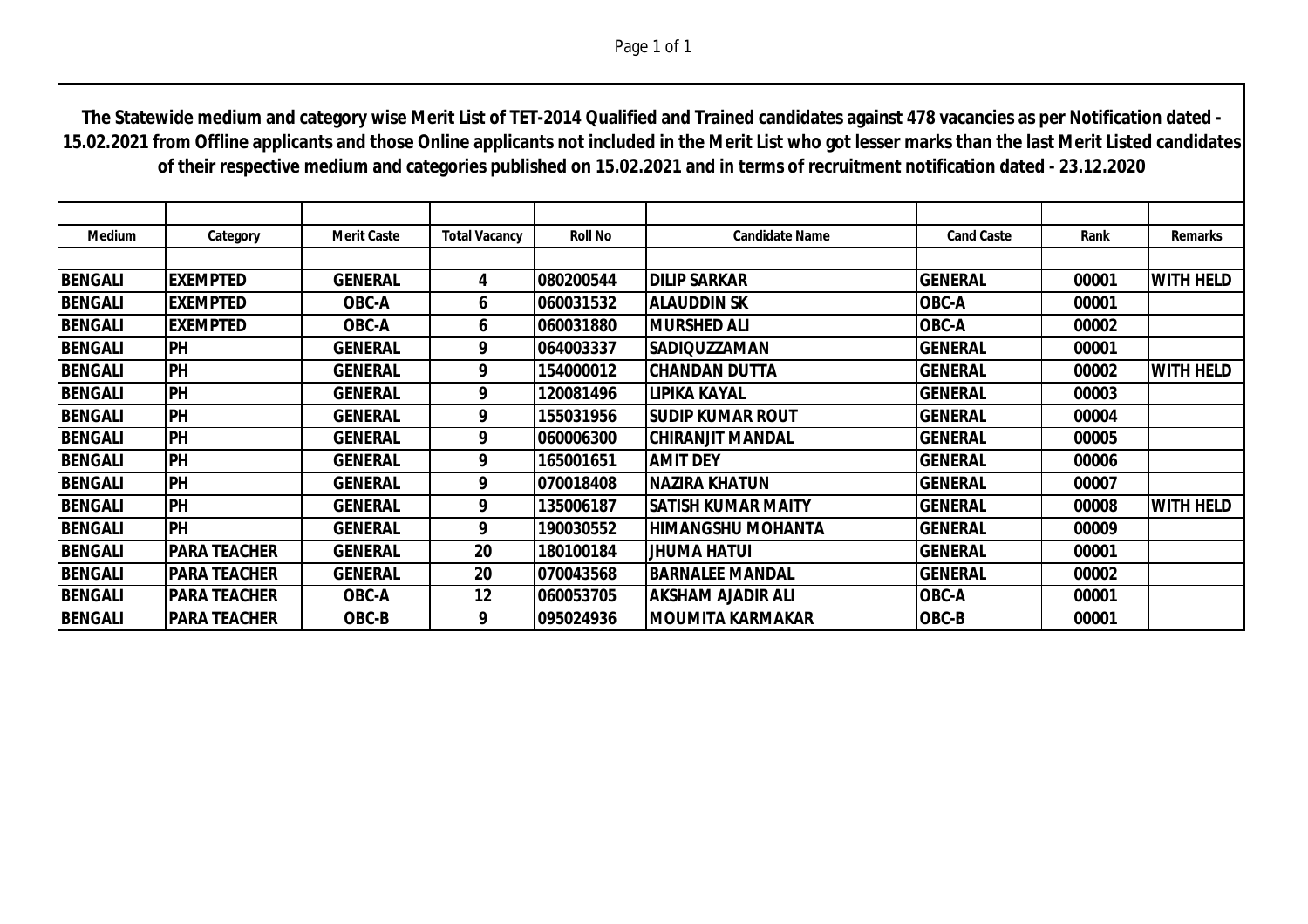| <b>Medium</b>  | Category          | <b>Merit Caste</b> | <b>Total Vacancy</b> | <b>Roll No</b> | <b>Candidate Name</b>        | <b>Cand Caste</b> | Rank  | <b>Remarks</b>   |
|----------------|-------------------|--------------------|----------------------|----------------|------------------------------|-------------------|-------|------------------|
|                |                   |                    |                      |                |                              |                   |       |                  |
| <b>BENGALI</b> | <b>UNRESERVED</b> | <b>GENERAL</b>     | 179                  | 160132092      | <b>MOUSUMI DE</b>            | <b>GENERAL</b>    | 00001 |                  |
| <b>BENGALI</b> | <b>UNRESERVED</b> | <b>GENERAL</b>     | 179                  | 084009601      | <b>PRIYANKA DEY</b>          | <b>GENERAL</b>    | 00002 |                  |
| <b>BENGALI</b> | <b>UNRESERVED</b> | <b>GENERAL</b>     | 179                  | 144008443      | <b>JOYDEB MAITY</b>          | <b>GENERAL</b>    | 00004 |                  |
| <b>BENGALI</b> | <b>UNRESERVED</b> | <b>GENERAL</b>     | 179                  | 194004900      | <b>HIMADRI CHOUDHURY</b>     | <b>GENERAL</b>    | 00005 |                  |
| <b>BENGALI</b> | <b>UNRESERVED</b> | <b>GENERAL</b>     | 179                  | 120175898      | <b>URMI BANERJEE</b>         | <b>GENERAL</b>    | 00007 |                  |
| <b>BENGALI</b> | <b>UNRESERVED</b> | <b>GENERAL</b>     | 179                  | 150262738      | <b>SONALI PANDA</b>          | <b>GENERAL</b>    | 00009 |                  |
| <b>BENGALI</b> | <b>UNRESERVED</b> | <b>GENERAL</b>     | 179                  | 044008859      | IMOHAMMAD AZAZ               | <b>GENERAL</b>    | 00010 |                  |
| <b>BENGALI</b> | <b>UNRESERVED</b> | <b>GENERAL</b>     | 179                  | 130074653      | <b>SUTAPA KOLEY</b>          | <b>GENERAL</b>    | 00018 |                  |
| <b>BENGALI</b> | <b>UNRESERVED</b> | <b>GENERAL</b>     | 179                  | 130101509      | <b>AHANA SEN</b>             | <b>GENERAL</b>    | 00023 |                  |
| <b>BENGALI</b> | <b>UNRESERVED</b> | <b>GENERAL</b>     | 179                  | 150201055      | <b>JYOTSHNA BERA</b>         | <b>GENERAL</b>    | 00027 | <b>WITH HELD</b> |
| <b>BENGALI</b> | <b>UNRESERVED</b> | <b>GENERAL</b>     | 179                  | 130112921      | <b>URMIMALA ROY</b>          | <b>GENERAL</b>    | 00029 |                  |
| <b>BENGALI</b> | <b>UNRESERVED</b> | <b>GENERAL</b>     | 179                  | 145017883      | <b>GURUDAS PANIGRAHI</b>     | <b>GENERAL</b>    | 00030 |                  |
| <b>BENGALI</b> | <b>UNRESERVED</b> | <b>GENERAL</b>     | 179                  | 180084085      | <b>APARNA BRAHMACHARY</b>    | <b>GENERAL</b>    | 00031 |                  |
| <b>BENGALI</b> | <b>UNRESERVED</b> | <b>GENERAL</b>     | 179                  | 150069828      | <b>MITA MAITY</b>            | <b>GENERAL</b>    | 00033 |                  |
| <b>BENGALI</b> | <b>UNRESERVED</b> | <b>GENERAL</b>     | 179                  | 090257795      | <b>PIU ACHARYA</b>           | <b>GENERAL</b>    | 00034 |                  |
| <b>BENGALI</b> | <b>UNRESERVED</b> | <b>GENERAL</b>     | 179                  | 085002860      | <b>SANKHA SARMACHOUDHURY</b> | <b>GENERAL</b>    | 00036 |                  |
| <b>BENGALI</b> | <b>UNRESERVED</b> | <b>GENERAL</b>     | 179                  | 130014816      | <b>BAISAKHI DHANG</b>        | <b>GENERAL</b>    | 00051 |                  |
| <b>BENGALI</b> | <b>UNRESERVED</b> | <b>GENERAL</b>     | 179                  | 150237475      | <b>SHAMPA GHOSH</b>          | <b>GENERAL</b>    | 00052 |                  |
| <b>BENGALI</b> | <b>UNRESERVED</b> | <b>GENERAL</b>     | 179                  | 160127876      | <b>SURMA DUTTA</b>           | <b>GENERAL</b>    | 00053 |                  |
| <b>BENGALI</b> | <b>UNRESERVED</b> | <b>GENERAL</b>     | 179                  | 120019937      | <b>IMOUSUMI MAITY</b>        | <b>GENERAL</b>    | 00058 |                  |
| <b>BENGALI</b> | <b>UNRESERVED</b> | <b>GENERAL</b>     | 179                  | 190007133      | <b>SAYANTI ROY</b>           | <b>GENERAL</b>    | 00060 |                  |
| <b>BENGALI</b> | <b>UNRESERVED</b> | <b>GENERAL</b>     | 179                  | 150069969      | <b>ANNESHA SINGHA</b>        | <b>GENERAL</b>    | 00062 |                  |
| <b>BENGALI</b> | <b>UNRESERVED</b> | <b>GENERAL</b>     | 179                  | 080243167      | <b>DEBJANEE SAHA</b>         | <b>GENERAL</b>    | 00070 |                  |
| <b>BENGALI</b> | <b>UNRESERVED</b> | <b>GENERAL</b>     | 179                  | 150086912      | <b>SANTANU JANA</b>          | <b>GENERAL</b>    | 00074 |                  |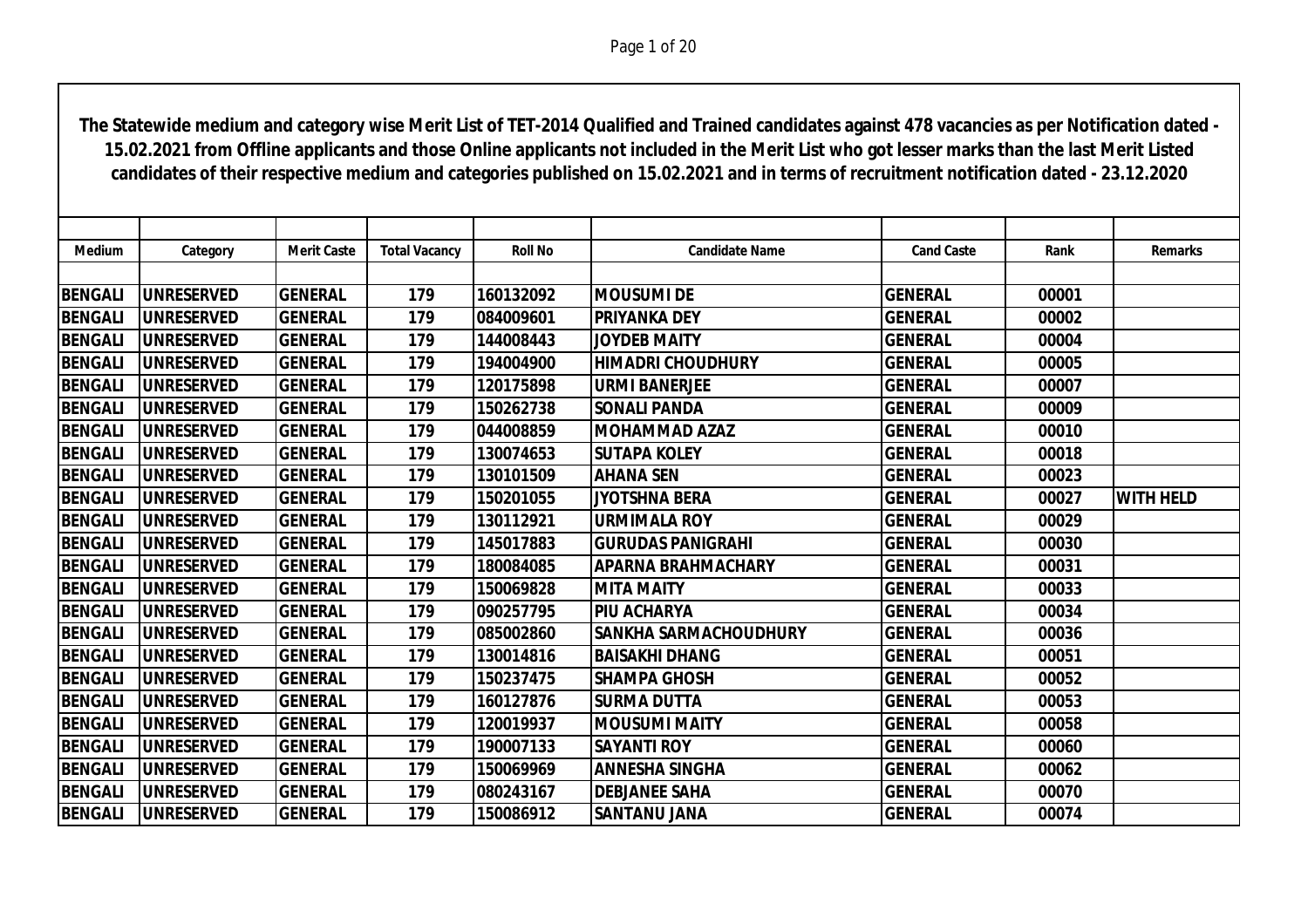| <b>Medium</b>  | Category          | <b>Merit Caste</b> | <b>Total Vacancy</b> | <b>Roll No</b> | <b>Candidate Name</b>       | <b>Cand Caste</b> | Rank  | <b>Remarks</b>   |
|----------------|-------------------|--------------------|----------------------|----------------|-----------------------------|-------------------|-------|------------------|
|                |                   |                    |                      |                |                             |                   |       |                  |
| <b>BENGALI</b> | <b>UNRESERVED</b> | <b>GENERAL</b>     | 179                  | 150152057      | <b>AMIT ROY</b>             | <b>GENERAL</b>    | 00075 |                  |
| <b>BENGALI</b> | <b>UNRESERVED</b> | <b>GENERAL</b>     | 179                  | 155018121      | <b>RINA SAMANTA</b>         | <b>GENERAL</b>    | 00078 |                  |
| <b>BENGALI</b> | <b>UNRESERVED</b> | <b>GENERAL</b>     | 179                  | 180124225      | <b>IMOUSUMI SARKAR</b>      | <b>GENERAL</b>    | 00082 |                  |
| <b>BENGALI</b> | <b>UNRESERVED</b> | <b>GENERAL</b>     | 179                  | 135017983      | <b>IMOUMITA BHUKTA</b>      | <b>GENERAL</b>    | 00084 |                  |
| <b>BENGALI</b> | <b>UNRESERVED</b> | <b>GENERAL</b>     | 179                  | 150222230      | <b>ANINDITA MONDAL</b>      | <b>GENERAL</b>    | 00085 | <b>WITH HELD</b> |
| <b>BENGALI</b> | <b>UNRESERVED</b> | <b>GENERAL</b>     | 179                  | 130039354      | <b>IPARTHA BHAUMIK</b>      | <b>GENERAL</b>    | 00087 |                  |
| <b>BENGALI</b> | <b>UNRESERVED</b> | <b>GENERAL</b>     | 179                  | 150253268      | <b>SOURAV MANDAL</b>        | <b>GENERAL</b>    | 00094 |                  |
| <b>BENGALI</b> | <b>UNRESERVED</b> | <b>GENERAL</b>     | 179                  | 160114139      | <b>SUMON HALDAR</b>         | <b>GENERAL</b>    | 00095 |                  |
| <b>BENGALI</b> | <b>UNRESERVED</b> | <b>GENERAL</b>     | 179                  | 150203011      | <b>CHANDRA KANTA MANDAL</b> | <b>GENERAL</b>    | 00096 |                  |
| <b>BENGALI</b> | <b>UNRESERVED</b> | <b>GENERAL</b>     | 179                  | 160135497      | <b>CHITRA MOUR</b>          | <b>GENERAL</b>    | 00097 |                  |
| <b>BENGALI</b> | <b>UNRESERVED</b> | <b>GENERAL</b>     | 179                  | 160167313      | <b>SUCHHANDA CHAND</b>      | <b>GENERAL</b>    | 00098 |                  |
| <b>BENGALI</b> | <b>UNRESERVED</b> | <b>GENERAL</b>     | 179                  | 120039671      | <b>SUCHARITA GHOSAL</b>     | <b>GENERAL</b>    | 00099 |                  |
| <b>BENGALI</b> | <b>UNRESERVED</b> | <b>GENERAL</b>     | 179                  | 120124911      | <b>SOHINI PAUL</b>          | <b>GENERAL</b>    | 00100 |                  |
| <b>BENGALI</b> | <b>UNRESERVED</b> | <b>GENERAL</b>     | 179                  | 160027036      | <b>SASWATI GANGULY</b>      | <b>GENERAL</b>    | 00101 |                  |
| <b>BENGALI</b> | <b>UNRESERVED</b> | <b>GENERAL</b>     | 179                  | 150159094      | <b>ASIS KUMAR GHOSH</b>     | <b>GENERAL</b>    | 00102 |                  |
| <b>BENGALI</b> | <b>UNRESERVED</b> | <b>GENERAL</b>     | 179                  | 110161645      | <b>SHARMILA MOYRA</b>       | <b>GENERAL</b>    | 00103 |                  |
| <b>BENGALI</b> | <b>UNRESERVED</b> | <b>GENERAL</b>     | 179                  | 070259006      | <b>RUMKI MANDAL</b>         | <b>GENERAL</b>    | 00104 |                  |
| <b>BENGALI</b> | <b>UNRESERVED</b> | <b>GENERAL</b>     | 179                  | 180102147      | <b>SOURIN MODAK</b>         | <b>GENERAL</b>    | 00105 |                  |
| <b>BENGALI</b> | <b>UNRESERVED</b> | <b>GENERAL</b>     | 179                  | 115008742      | <b>JOYASREE PRAMANIK</b>    | <b>GENERAL</b>    | 00106 |                  |
| <b>BENGALI</b> | <b>UNRESERVED</b> | <b>GENERAL</b>     | 179                  | 150001511      | <b>HEMANTA RATH</b>         | <b>GENERAL</b>    | 00107 |                  |
| <b>BENGALI</b> | <b>UNRESERVED</b> | <b>GENERAL</b>     | 179                  | 150086166      | <b>PRATIK MAITY</b>         | <b>GENERAL</b>    | 00108 |                  |
| <b>BENGALI</b> | <b>UNRESERVED</b> | <b>GENERAL</b>     | 179                  | 160152154      | <b>INEEVA MANDAL</b>        | <b>GENERAL</b>    | 00109 |                  |
| <b>BENGALI</b> | <b>UNRESERVED</b> | <b>GENERAL</b>     | 179                  | 085020125      | <b>SOURAV KUMAR NAG</b>     | <b>GENERAL</b>    | 00110 |                  |
| <b>BENGALI</b> | <b>UNRESERVED</b> | <b>GENERAL</b>     | 179                  | 130074912      | <b>PAYEL PORE</b>           | <b>GENERAL</b>    | 00111 |                  |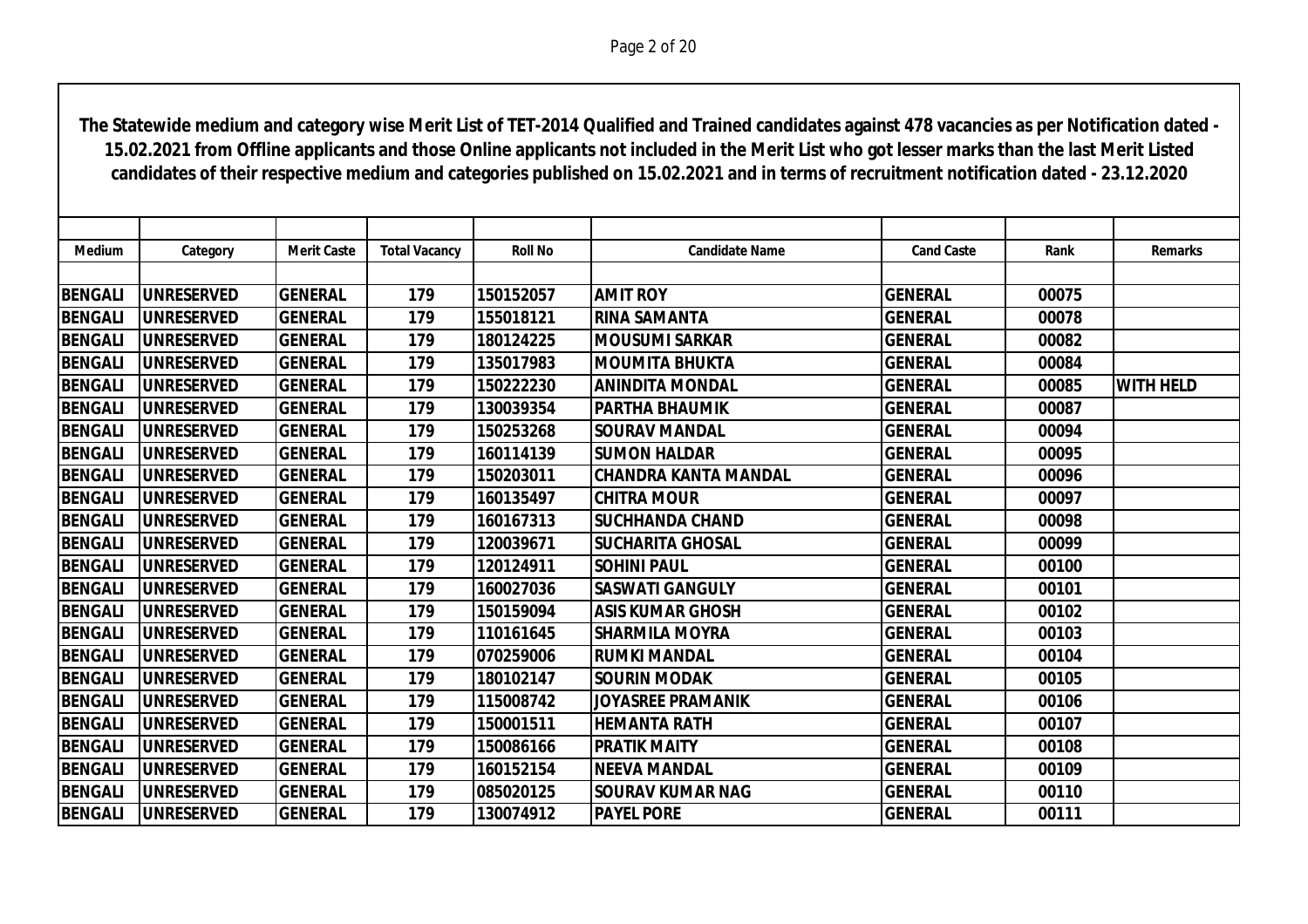| <b>Medium</b>  | Category          | <b>Merit Caste</b> | <b>Total Vacancy</b> | <b>Roll No</b> | <b>Candidate Name</b>          | <b>Cand Caste</b> | Rank  | <b>Remarks</b> |
|----------------|-------------------|--------------------|----------------------|----------------|--------------------------------|-------------------|-------|----------------|
|                |                   |                    |                      |                |                                |                   |       |                |
| <b>BENGALI</b> | <b>UNRESERVED</b> | <b>GENERAL</b>     | 179                  | 180161907      | <b>MADHUKRISHNA CHATTERJEE</b> | <b>GENERAL</b>    | 00112 |                |
| <b>BENGALI</b> | <b>UNRESERVED</b> | <b>GENERAL</b>     | 179                  | 140105483      | <b>RUSHA MANNA DAS</b>         | <b>GENERAL</b>    | 00113 |                |
| <b>BENGALI</b> | <b>UNRESERVED</b> | <b>GENERAL</b>     | 179                  | 180233067      | <b>MUNMUN GHOSH</b>            | <b>GENERAL</b>    | 00114 |                |
| <b>BENGALI</b> | <b>UNRESERVED</b> | <b>GENERAL</b>     | 179                  | 150058044      | <b>ASRUKONA RAY</b>            | <b>GENERAL</b>    | 00115 |                |
| <b>BENGALI</b> | <b>UNRESERVED</b> | <b>GENERAL</b>     | 179                  | 110202128      | <b>MADHURITA BHUNIA</b>        | <b>GENERAL</b>    | 00116 |                |
| <b>BENGALI</b> | <b>UNRESERVED</b> | <b>GENERAL</b>     | 179                  | 150108468      | <b>ANIRUDDHA KUILA</b>         | <b>GENERAL</b>    | 00117 |                |
| <b>BENGALI</b> | <b>UNRESERVED</b> | <b>GENERAL</b>     | 179                  | 150122803      | <b>KAJAL CHATTOPADHYAY</b>     | <b>GENERAL</b>    | 00118 |                |
| <b>BENGALI</b> | <b>UNRESERVED</b> | <b>GENERAL</b>     | 179                  | 074003776      | <b>SOMEN DAS</b>               | <b>GENERAL</b>    | 00120 |                |
| <b>BENGALI</b> | <b>UNRESERVED</b> | <b>GENERAL</b>     | 179                  | 150072756      | <b>SUBIR KUMAR BHUNIA</b>      | <b>GENERAL</b>    | 00121 |                |
| <b>BENGALI</b> | <b>UNRESERVED</b> | <b>GENERAL</b>     | 179                  | 150008342      | <b>SUBRATA GHORAI</b>          | <b>GENERAL</b>    | 00122 |                |
| <b>BENGALI</b> | <b>UNRESERVED</b> | <b>GENERAL</b>     | 179                  | 180079225      | <b>MOUMITA CHAKRABORTY</b>     | <b>GENERAL</b>    | 00123 |                |
| <b>BENGALI</b> | <b>UNRESERVED</b> | <b>GENERAL</b>     | 179                  | 120121940      | <b>SOUMITA ADHYA</b>           | <b>GENERAL</b>    | 00124 |                |
| <b>BENGALI</b> | <b>UNRESERVED</b> | <b>GENERAL</b>     | 179                  | 070135317      | <b>DIPYAMAN BHATTACHARYYA</b>  | <b>GENERAL</b>    | 00125 |                |
| <b>BENGALI</b> | <b>UNRESERVED</b> | <b>GENERAL</b>     | 179                  | 120066147      | <b>BIJAY HAZRA</b>             | <b>GENERAL</b>    | 00126 |                |
| <b>BENGALI</b> | <b>UNRESERVED</b> | <b>GENERAL</b>     | 179                  | 160119529      | <b>TARAK DE</b>                | <b>GENERAL</b>    | 00127 |                |
| <b>BENGALI</b> | <b>UNRESERVED</b> | <b>GENERAL</b>     | 179                  | 130113110      | <b>PAMITA DAS</b>              | <b>GENERAL</b>    | 00128 |                |
| <b>BENGALI</b> | <b>UNRESERVED</b> | <b>GENERAL</b>     | 179                  | 190148346      | <b>MAAN KUMARI DAS</b>         | <b>GENERAL</b>    | 00129 |                |
| <b>BENGALI</b> | <b>UNRESERVED</b> | <b>GENERAL</b>     | 179                  | 080022029      | <b>TANMOY MANDAL</b>           | <b>GENERAL</b>    | 00130 |                |
| <b>BENGALI</b> | <b>UNRESERVED</b> | <b>GENERAL</b>     | 179                  | 140114867      | <b>SUDIPTA SAHOO</b>           | <b>GENERAL</b>    | 00131 |                |
| <b>BENGALI</b> | <b>UNRESERVED</b> | <b>GENERAL</b>     | 179                  | 075030845      | <b>SOURAV SARKAR</b>           | <b>GENERAL</b>    | 00132 |                |
| <b>BENGALI</b> | <b>UNRESERVED</b> | <b>GENERAL</b>     | 179                  | 120157853      | <b>SAYANTIKA DATTA</b>         | <b>GENERAL</b>    | 00133 |                |
| <b>BENGALI</b> | <b>UNRESERVED</b> | <b>GENERAL</b>     | 179                  | 150290338      | <b>MAMONI HAZRA</b>            | <b>GENERAL</b>    | 00134 |                |
| <b>BENGALI</b> | <b>UNRESERVED</b> | <b>GENERAL</b>     | 179                  | 185005556      | <b>SUBHABRATA ROY</b>          | <b>GENERAL</b>    | 00135 |                |
| <b>BENGALI</b> | <b>UNRESERVED</b> | <b>GENERAL</b>     | 179                  | 150245112      | <b>PALASH BARIK</b>            | <b>GENERAL</b>    | 00136 |                |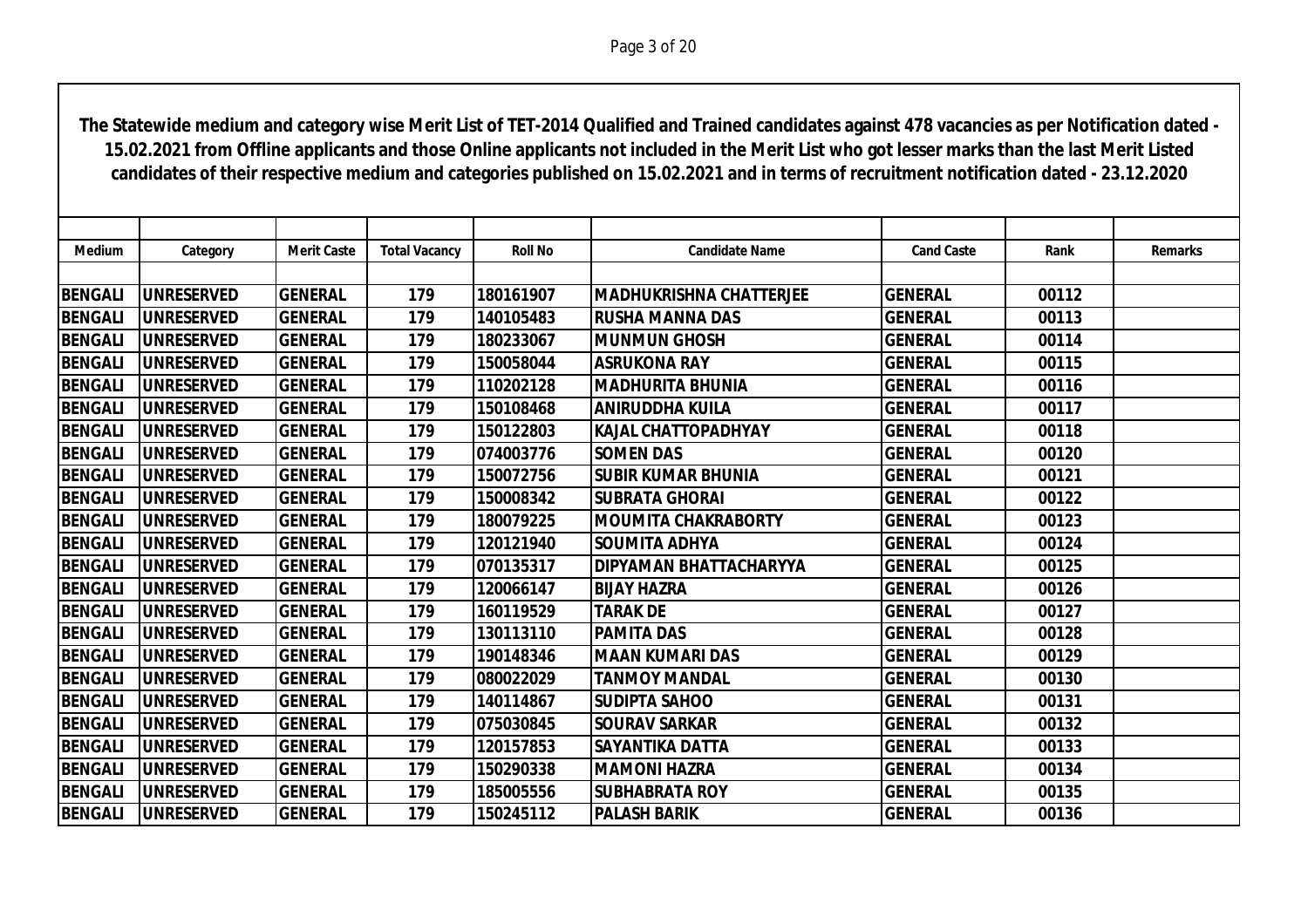| Medium         | Category          | <b>Merit Caste</b> | <b>Total Vacancy</b> | <b>Roll No</b> | <b>Candidate Name</b>        | <b>Cand Caste</b> | Rank  | <b>Remarks</b> |
|----------------|-------------------|--------------------|----------------------|----------------|------------------------------|-------------------|-------|----------------|
|                |                   |                    |                      |                |                              |                   |       |                |
| <b>BENGALI</b> | <b>UNRESERVED</b> | <b>GENERAL</b>     | 179                  | 110218292      | <b>RUMA ADAK</b>             | <b>GENERAL</b>    | 00137 |                |
| <b>BENGALI</b> | <b>UNRESERVED</b> | <b>GENERAL</b>     | 179                  | 150189994      | <b>SARMISTHA DE</b>          | <b>GENERAL</b>    | 00138 |                |
| <b>BENGALI</b> | <b>UNRESERVED</b> | <b>GENERAL</b>     | 179                  | 160022956      | <b>SUPARNA NANDI</b>         | <b>GENERAL</b>    | 00139 |                |
| <b>BENGALI</b> | <b>UNRESERVED</b> | <b>GENERAL</b>     | 179                  | 180059896      | <b>SUMANTA DAS</b>           | <b>GENERAL</b>    | 00140 |                |
| <b>BENGALI</b> | <b>UNRESERVED</b> | <b>GENERAL</b>     | 179                  | 085037156      | <b>SIBASIS MAJUMDER</b>      | <b>GENERAL</b>    | 00141 |                |
| <b>BENGALI</b> | <b>UNRESERVED</b> | <b>GENERAL</b>     | 179                  | 140067088      | <b>MITALI MAITY</b>          | <b>GENERAL</b>    | 00142 |                |
| <b>BENGALI</b> | <b>UNRESERVED</b> | <b>GENERAL</b>     | 179                  | 130110721      | <b>PROJJAL BANDYOPADHYAY</b> | <b>GENERAL</b>    | 00143 |                |
| <b>BENGALI</b> | <b>UNRESERVED</b> | <b>GENERAL</b>     | 179                  | 075023010      | <b>DIPTI BISWAS</b>          | <b>GENERAL</b>    | 00144 |                |
| <b>BENGALI</b> | <b>UNRESERVED</b> | <b>GENERAL</b>     | 179                  | 105006434      | <b>ELIZA DATTA</b>           | <b>GENERAL</b>    | 00145 |                |
| <b>BENGALI</b> | <b>UNRESERVED</b> | <b>GENERAL</b>     | 179                  | 110158775      | <b>APARNA PAL</b>            | <b>GENERAL</b>    | 00146 |                |
| <b>BENGALI</b> | <b>UNRESERVED</b> | <b>GENERAL</b>     | 179                  | 140002562      | <b>DIPANKAR NAYAK</b>        | <b>GENERAL</b>    | 00147 |                |
| <b>BENGALI</b> | <b>UNRESERVED</b> | <b>GENERAL</b>     | 179                  | 070048276      | İRUMPA CHAKRABORTI           | <b>GENERAL</b>    | 00148 |                |
| <b>BENGALI</b> | <b>UNRESERVED</b> | <b>GENERAL</b>     | 179                  | 180054480      | <b>DEBJYOTI SAMANTA</b>      | <b>GENERAL</b>    | 00149 |                |
| <b>BENGALI</b> | <b>UNRESERVED</b> | <b>GENERAL</b>     | 179                  | 130053117      | <b>LIPI DEY</b>              | <b>GENERAL</b>    | 00150 |                |
| <b>BENGALI</b> | <b>UNRESERVED</b> | <b>GENERAL</b>     | 179                  | 160062079      | <b>SOMNATH DE</b>            | <b>GENERAL</b>    | 00151 |                |
| <b>BENGALI</b> | <b>UNRESERVED</b> | <b>GENERAL</b>     | 179                  | 170028325      | <b>IDEBABRATA MUKHERJEE</b>  | <b>GENERAL</b>    | 00152 |                |
| <b>BENGALI</b> | <b>UNRESERVED</b> | <b>GENERAL</b>     | 179                  | 150221189      | <b>POPY GHOSH</b>            | <b>GENERAL</b>    | 00153 |                |
| <b>BENGALI</b> | <b>UNRESERVED</b> | <b>GENERAL</b>     | 179                  | 130047283      | <b>SRIMANTA BHUKTA</b>       | <b>GENERAL</b>    | 00154 |                |
| <b>BENGALI</b> | <b>UNRESERVED</b> | <b>GENERAL</b>     | 179                  | 160004892      | TUMPA BANDYOPADHYAY          | <b>GENERAL</b>    | 00155 |                |
| <b>BENGALI</b> | <b>UNRESERVED</b> | <b>GENERAL</b>     | 179                  | 135010560      | KAKALI DUTTA                 | <b>GENERAL</b>    | 00156 |                |
| <b>BENGALI</b> | <b>UNRESERVED</b> | <b>GENERAL</b>     | 179                  | 120048355      | <b>IMUNMUN ADHIKARY</b>      | <b>GENERAL</b>    | 00157 |                |
| <b>BENGALI</b> | <b>UNRESERVED</b> | <b>GENERAL</b>     | 179                  | 090177889      | <b>IMOUMITA MITRA</b>        | <b>GENERAL</b>    | 00158 |                |
| <b>BENGALI</b> | <b>UNRESERVED</b> | <b>GENERAL</b>     | 179                  | 150096475      | <b>IMOUSUMI BHAUMIK</b>      | <b>GENERAL</b>    | 00159 |                |
| <b>BENGALI</b> | <b>UNRESERVED</b> | <b>GENERAL</b>     | 179                  | 130019058      | <b>SANCHITA MANDAL</b>       | <b>GENERAL</b>    | 00160 |                |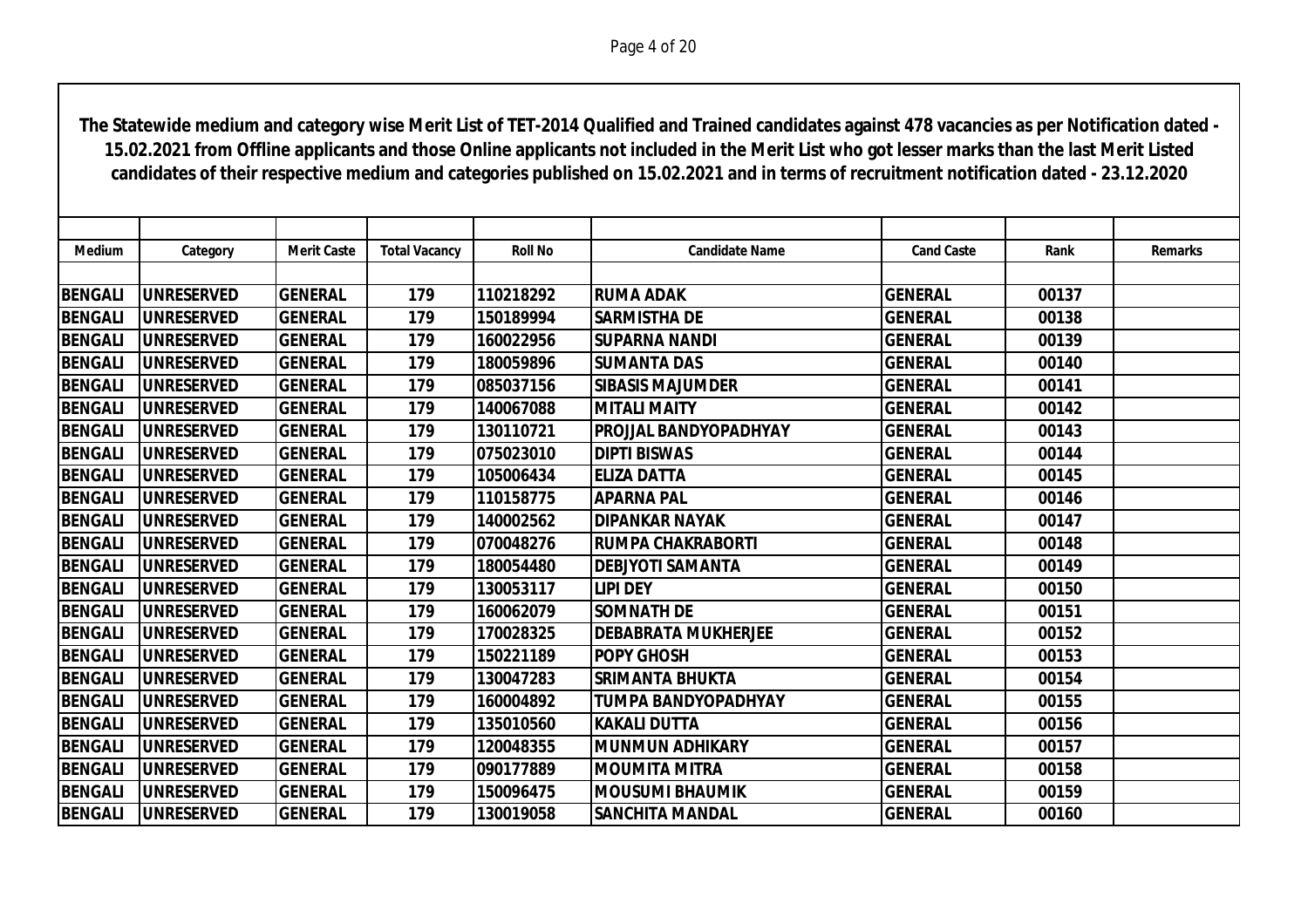| Medium         | Category           | <b>Merit Caste</b> | <b>Total Vacancy</b> | <b>Roll No</b> | <b>Candidate Name</b>        | <b>Cand Caste</b>      | Rank  | <b>Remarks</b> |
|----------------|--------------------|--------------------|----------------------|----------------|------------------------------|------------------------|-------|----------------|
|                |                    |                    |                      |                |                              |                        |       |                |
| <b>BENGALI</b> | <b>UNRESERVED</b>  | <b>GENERAL</b>     | 179                  | 150026281      | <b>MANAS BERA</b>            | <b>GENERAL</b>         | 00161 |                |
| <b>BENGALI</b> | <b>UNRESERVED</b>  | <b>GENERAL</b>     | 179                  | 120121080      | <b>ADITI MONDAL</b>          | <b>GENERAL</b>         | 00162 |                |
| <b>BENGALI</b> | <b>UNRESERVED</b>  | <b>GENERAL</b>     | 179                  | 110002259      | <b>ANIRBAN BAG</b>           | <b>GENERAL</b>         | 00163 |                |
| <b>BENGALI</b> | <b>UNRESERVED</b>  | <b>GENERAL</b>     | 179                  | 150191236      | <b>SOMNATH HALDER</b>        | <b>GENERAL</b>         | 00164 |                |
| <b>BENGALI</b> | <b>UNRESERVED</b>  | <b>GENERAL</b>     | 179                  | 180059253      | <b>SITANSHU KARMAKAR</b>     | <b>GENERAL</b>         | 00165 |                |
| <b>BENGALI</b> | <b>UNRESERVED</b>  | <b>GENERAL</b>     | 179                  | 090232514      | <b>SWARNALI SARDER</b>       | <b>GENERAL</b>         | 00166 |                |
| <b>BENGALI</b> | <b>UNRESERVED</b>  | <b>GENERAL</b>     | 179                  | 115035005      | <b>KOYEL HALDER</b>          | <b>GENERAL</b>         | 00167 |                |
| <b>BENGALI</b> | <b>UNRESERVED</b>  | <b>GENERAL</b>     | 179                  | 085022471      | <b>JAYATRI KUNDU</b>         | <b>GENERAL</b>         | 00168 |                |
| <b>BENGALI</b> | <b>UNRESERVED</b>  | <b>GENERAL</b>     | 179                  | 155013418      | <b>MILAN SANTRA</b>          | <b>GENERAL</b>         | 00169 |                |
| <b>BENGALI</b> | <b>UNRESERVED</b>  | <b>GENERAL</b>     | 179                  | 185006313      | <b>SUDIPA SARKAR</b>         | <b>GENERAL</b>         | 00170 |                |
| <b>BENGALI</b> | <b>UNRESERVED</b>  | <b>GENERAL</b>     | 179                  | 080211929      | <b>ARPITA BISWAS SAHA</b>    | <b>GENERAL</b>         | 00171 |                |
| <b>BENGALI</b> | <b>UNRESERVED</b>  | <b>GENERAL</b>     | 179                  | 150100934      | <b>CHINMOY JANA</b>          | <b>GENERAL</b>         | 00172 |                |
| <b>BENGALI</b> | <b>UNRESERVED</b>  | <b>GENERAL</b>     | 179                  | 150202661      | <b>BIPLAB GIRI</b>           | <b>GENERAL</b>         | 00173 |                |
| <b>BENGALI</b> | <b>UNRESERVED</b>  | <b>GENERAL</b>     | 179                  | 160129051      | <b>BIDYASAGAR PATI</b>       | <b>GENERAL</b>         | 00174 |                |
| <b>BENGALI</b> | <b>UNRESERVED</b>  | <b>GENERAL</b>     | 179                  | 170041172      | <b>AKHIL KAR</b>             | <b>GENERAL</b>         | 00175 |                |
| <b>BENGALI</b> | <b>IUNRESERVED</b> | <b>GENERAL</b>     | 179                  | 130137745      | <b>ANANYA MONDAL</b>         | <b>GENERAL</b>         | 00176 |                |
| <b>BENGALI</b> | <b>UNRESERVED</b>  | <b>GENERAL</b>     | 179                  | 170114166      | <b>SUKDEB GANGULI</b>        | <b>GENERAL</b>         | 00177 |                |
| <b>BENGALI</b> | <b>UNRESERVED</b>  | <b>GENERAL</b>     | 179                  | 145013247      | <b>HARE KRISHNA SENAPATI</b> | <b>GENERAL</b>         | 00178 |                |
| <b>BENGALI</b> | <b>UNRESERVED</b>  | <b>GENERAL</b>     | 179                  | 144004264      | <b>ANUSHREE DAS</b>          | <b>GENERAL</b>         | 00179 |                |
| <b>BENGALI</b> | <b>UNRESERVED</b>  | <b>GENERAL</b>     | 179                  | 090164057      | <b>DEBJANI SARDAR</b>        | <b>SC</b>              | 00003 |                |
| <b>BENGALI</b> | <b>UNRESERVED</b>  | <b>GENERAL</b>     | 179                  | 085009585      | <b>SANCHARI PRAMANIK</b>     | <b>SC</b>              | 00012 |                |
| <b>BENGALI</b> | <b>UNRESERVED</b>  | <b>GENERAL</b>     | 179                  | 064003828      | <b>MINTU MANDAL</b>          | $\overline{\text{SC}}$ | 00017 |                |
| <b>BENGALI</b> | <b>UNRESERVED</b>  | <b>GENERAL</b>     | 179                  | 085011778      | <b>JULI ROY</b>              | <b>SC</b>              | 00038 |                |
| <b>BENGALI</b> | <b>UNRESERVED</b>  | <b>GENERAL</b>     | 179                  | 080140770      | <b>CHANDRIMA MONDAL</b>      | <b>SC</b>              | 00044 |                |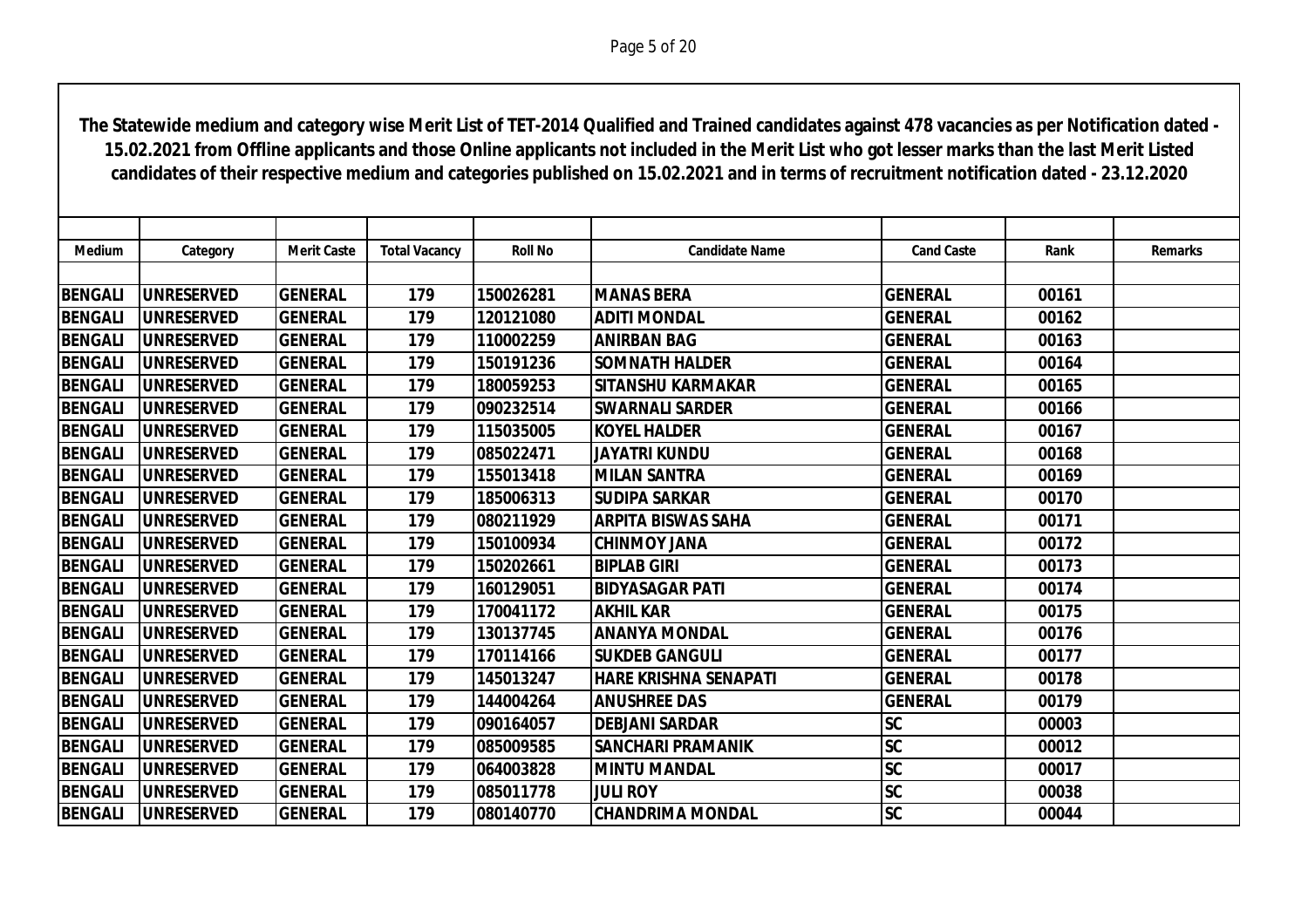| <b>Medium</b>  | Category           | <b>Merit Caste</b> | <b>Total Vacancy</b> | <b>Roll No</b> | <b>Candidate Name</b>    | <b>Cand Caste</b>      | Rank  | <b>Remarks</b> |
|----------------|--------------------|--------------------|----------------------|----------------|--------------------------|------------------------|-------|----------------|
|                |                    |                    |                      |                |                          |                        |       |                |
| <b>BENGALI</b> | <b>UNRESERVED</b>  | <b>GENERAL</b>     | 179                  | 080018424      | <b>SOMA SARKAR</b>       | <b>SC</b>              | 00048 |                |
| <b>BENGALI</b> | <b>UNRESERVED</b>  | <b>GENERAL</b>     | 179                  | 095024486      | <b>TANUSREE DAS</b>      | <b>SC</b>              | 00057 |                |
| <b>BENGALI</b> | <b>UNRESERVED</b>  | <b>GENERAL</b>     | 179                  | 080090432      | <b>PAPIYA BALA</b>       | <b>SC</b>              | 00059 |                |
| <b>BENGALI</b> | <b>UNRESERVED</b>  | <b>GENERAL</b>     | 179                  | 085015982      | <b>MALLIKA MONDAL</b>    | <b>SC</b>              | 00063 |                |
| <b>BENGALI</b> | <b>UNRESERVED</b>  | <b>GENERAL</b>     | 179                  | 065003345      | <b>ANANDA MANDAL</b>     | <b>SC</b>              | 00065 |                |
| <b>BENGALI</b> | <b>UNRESERVED</b>  | <b>GENERAL</b>     | 179                  | 085022594      | <b>BIPLAB HAZARI</b>     | <b>SC</b>              | 00093 |                |
| <b>BENGALI</b> | <b>UNRESERVED</b>  | <b>SC</b>          | 90                   | 035002553      | <b>TRIDIBESH BARMAN</b>  | <b>SC</b>              | 00001 |                |
| <b>BENGALI</b> | <b>UNRESERVED</b>  | <b>SC</b>          | 90                   | 060051219      | <b>SANATAN MANDAL</b>    | <b>SC</b>              | 00002 |                |
| <b>BENGALI</b> | <b>UNRESERVED</b>  | <b>SC</b>          | 90                   | 140036867      | <b>RAJASRI BERA</b>      | <b>SC</b>              | 00003 |                |
| <b>BENGALI</b> | <b>UNRESERVED</b>  | <b>SC</b>          | 90                   | 060095217      | <b>RAMPRASAD HALDER</b>  | <b>SC</b>              | 00004 |                |
| <b>BENGALI</b> | <b>UNRESERVED</b>  | <b>SC</b>          | 90                   | 095025828      | <b>ARPITA BISWAS</b>     | $\overline{\text{SC}}$ | 00005 |                |
| <b>BENGALI</b> | <b>UNRESERVED</b>  | <b>SC</b>          | 90                   | 095019143      | <b>AJOY KUMAR SARKAR</b> | <b>SC</b>              | 00006 |                |
| <b>BENGALI</b> | <b>UNRESERVED</b>  | <b>SC</b>          | 90                   | 190042237      | <b>PINTU MONDAL</b>      | <b>SC</b>              | 00007 |                |
| <b>BENGALI</b> | <b>UNRESERVED</b>  | <b>SC</b>          | 90                   | 150248334      | <b>PURNIMA BISWAS</b>    | <b>SC</b>              | 00008 |                |
| <b>BENGALI</b> | <b>UNRESERVED</b>  | <b>SC</b>          | 90                   | 090245995      | <b>SATABDI SAHA</b>      | <b>SC</b>              | 00009 |                |
| <b>BENGALI</b> | <b>UNRESERVED</b>  | <b>SC</b>          | 90                   | 034003543      | <b>IMANAS ROY DAKUA</b>  | <b>SC</b>              | 00010 |                |
| <b>BENGALI</b> | <b>UNRESERVED</b>  | <b>SC</b>          | 90                   | 060217218      | <b>UTPAL BISWAS</b>      | <b>SC</b>              | 00011 |                |
| <b>BENGALI</b> | <b>UNRESERVED</b>  | <b>SC</b>          | 90                   | 070094228      | <b>SANJIT HALDAR</b>     | <b>SC</b>              | 00012 |                |
| <b>BENGALI</b> | <b>UNRESERVED</b>  | <b>SC</b>          | 90                   | 050014991      | IRANJIT MAJHI            | <b>SC</b>              | 00013 |                |
| <b>BENGALI</b> | <b>UNRESERVED</b>  | <b>SC</b>          | 90                   | 030088470      | <b>DIBAKAR DAS</b>       | <b>SC</b>              | 00014 |                |
| <b>BENGALI</b> | <b>IUNRESERVED</b> | <b>SC</b>          | 90                   | 080049210      | <b>IPRONATI SARKAR</b>   | <b>SC</b>              | 00015 |                |
| <b>BENGALI</b> | <b>UNRESERVED</b>  | <b>SC</b>          | 90                   | 035010859      | <b>SAMPA SARKAR</b>      | $\overline{\text{SC}}$ | 00016 |                |
| <b>BENGALI</b> | <b>UNRESERVED</b>  | <b>SC</b>          | 90                   | 060058034      | JOYANTA SINGHA           | <b>SC</b>              | 00017 |                |
| <b>BENGALI</b> | <b>UNRESERVED</b>  | <b>SC</b>          | 90                   | 095056413      | <b>MAHASWETA ROY</b>     | <b>SC</b>              | 00018 |                |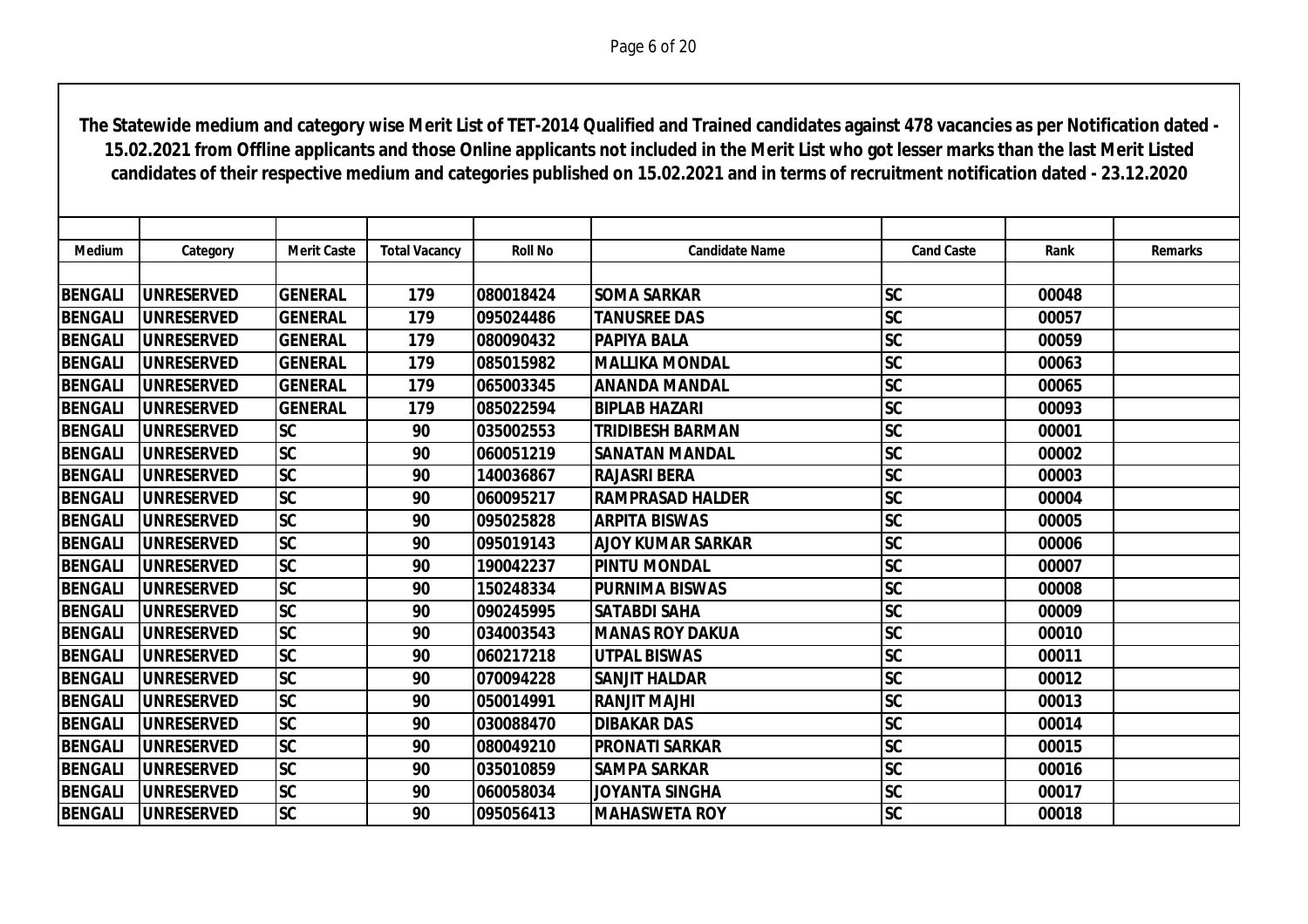| <b>Medium</b>  | Category           | <b>Merit Caste</b> | <b>Total Vacancy</b> | <b>Roll No</b> | <b>Candidate Name</b>      | <b>Cand Caste</b>      | Rank  | <b>Remarks</b>   |
|----------------|--------------------|--------------------|----------------------|----------------|----------------------------|------------------------|-------|------------------|
|                |                    |                    |                      |                |                            |                        |       |                  |
| <b>BENGALI</b> | <b>UNRESERVED</b>  | <b>SC</b>          | 90                   | 045012267      | <b>BHOLA SANKAR BARMAN</b> | <b>SC</b>              | 00019 |                  |
| <b>BENGALI</b> | <b>UNRESERVED</b>  | <b>SC</b>          | 90                   | 100051199      | <b>BIPASHA GAYEN</b>       | <b>SC</b>              | 00020 |                  |
| <b>BENGALI</b> | <b>UNRESERVED</b>  | <b>SC</b>          | 90                   | 115011993      | <b>SUBARNA SAHA</b>        | <b>SC</b>              | 00021 |                  |
| <b>BENGALI</b> | <b>UNRESERVED</b>  | SC                 | 90                   | 060150528      | <b>DILIP BISWAS</b>        | $\overline{\text{SC}}$ | 00022 | <b>WITH HELD</b> |
| <b>BENGALI</b> | <b>IUNRESERVED</b> | <b>SC</b>          | 90                   | 150195913      | <b>JINTU KR DAS</b>        | <b>SC</b>              | 00023 |                  |
| <b>BENGALI</b> | <b>UNRESERVED</b>  | <b>SC</b>          | 90                   | 030158931      | <b>SUBODH SARKAR</b>       | <b>SC</b>              | 00024 |                  |
| <b>BENGALI</b> | <b>UNRESERVED</b>  | <b>SC</b>          | 90                   | 080206812      | <b>UTTAM BARMAN</b>        | SC                     | 00025 |                  |
| <b>BENGALI</b> | <b>UNRESERVED</b>  | <b>SC</b>          | 90                   | 115037144      | YAMUNA CHHATUI             | <b>SC</b>              | 00026 |                  |
| <b>BENGALI</b> | <b>UNRESERVED</b>  | <b>SC</b>          | 90                   | 160116172      | <b>TANUSRI MANDAL</b>      | <b>SC</b>              | 00027 |                  |
| <b>BENGALI</b> | <b>UNRESERVED</b>  | <b>SC</b>          | 90                   | 130060849      | <b>DEBASIS MONDAL</b>      | <b>SC</b>              | 00028 |                  |
| <b>BENGALI</b> | <b>UNRESERVED</b>  | <b>SC</b>          | 90                   | 070121248      | <b>PINKI SAHA</b>          | <b>SC</b>              | 00029 |                  |
| <b>BENGALI</b> | <b>UNRESERVED</b>  | <b>SC</b>          | 90                   | 074023105      | <b>DEBASHIS SARKAR</b>     | <b>SC</b>              | 00030 |                  |
| <b>BENGALI</b> | <b>IUNRESERVED</b> | <b>SC</b>          | 90                   | 090007837      | <b>JHUMA RAY</b>           | <b>SC</b>              | 00031 |                  |
| <b>BENGALI</b> | <b>UNRESERVED</b>  | <b>SC</b>          | 90                   | 180165173      | <b>ARABINDA MONDAL</b>     | <b>SC</b>              | 00032 |                  |
| <b>BENGALI</b> | <b>UNRESERVED</b>  | <b>SC</b>          | 90                   | 130142193      | <b>REKHA HALDER</b>        | <b>SC</b>              | 00033 |                  |
| <b>BENGALI</b> | <b>IUNRESERVED</b> | <b>SC</b>          | 90                   | 130111050      | <b>TULIKA DAS</b>          | <b>SC</b>              | 00034 |                  |
| <b>BENGALI</b> | <b>UNRESERVED</b>  | <b>SC</b>          | 90                   | 130039667      | <b>TANDRA DAS</b>          | <b>SC</b>              | 00035 |                  |
| <b>BENGALI</b> | <b>UNRESERVED</b>  | <b>SC</b>          | 90                   | 175011650      | <b>BINOY MALIK</b>         | <b>SC</b>              | 00036 |                  |
| <b>BENGALI</b> | <b>UNRESERVED</b>  | <b>SC</b>          | 90                   | 080085238      | <b>SONIA BISWAS</b>        | <b>SC</b>              | 00037 |                  |
| <b>BENGALI</b> | <b>UNRESERVED</b>  | <b>SC</b>          | 90                   | 170100491      | <b>TANMAY MANDAL</b>       | <b>SC</b>              | 00038 |                  |
| <b>BENGALI</b> | <b>IUNRESERVED</b> | <b>SC</b>          | 90                   | 025028783      | <b>BISWAJIT SARKAR</b>     | <b>SC</b>              | 00039 |                  |
| <b>BENGALI</b> | <b>UNRESERVED</b>  | $ \mathsf{SC} $    | 90                   | 175017168      | <b>PAYAL DAS</b>           | <b>SC</b>              | 00040 |                  |
| <b>BENGALI</b> | <b>UNRESERVED</b>  | <b>SC</b>          | 90                   | 160190589      | <b>BUDDHADEB DULEY</b>     | <b>SC</b>              | 00041 |                  |
| <b>BENGALI</b> | <b>UNRESERVED</b>  | <b>SC</b>          | 90                   | 070135908      | <b>TANUSHRI MONDAL</b>     | <b>SC</b>              | 00042 |                  |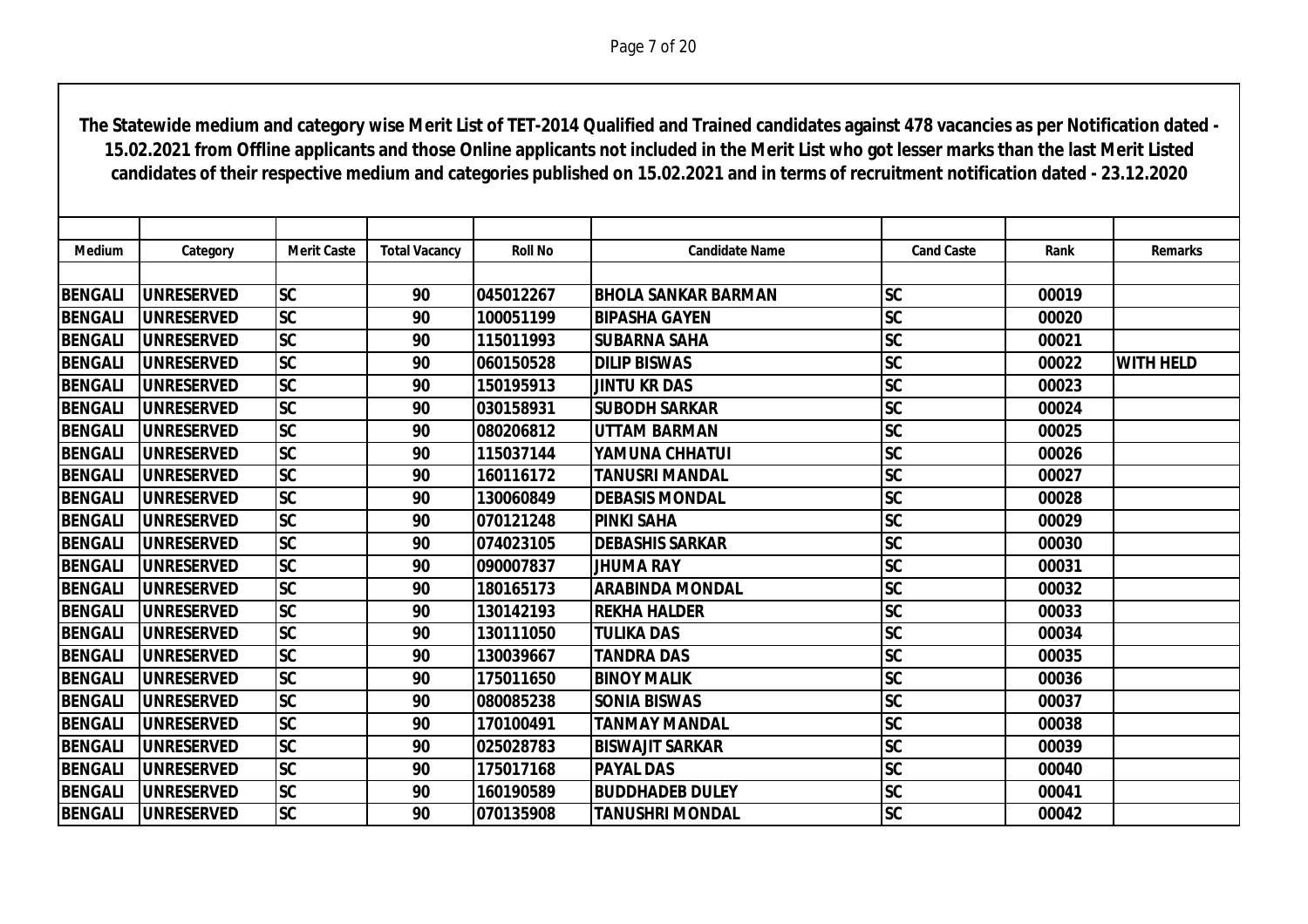| <b>Medium</b>  | Category           | <b>Merit Caste</b> | <b>Total Vacancy</b> | <b>Roll No</b> | <b>Candidate Name</b>        | <b>Cand Caste</b>      | Rank  | <b>Remarks</b> |
|----------------|--------------------|--------------------|----------------------|----------------|------------------------------|------------------------|-------|----------------|
|                |                    |                    |                      |                |                              |                        |       |                |
| <b>BENGALI</b> | <b>UNRESERVED</b>  | <b>SC</b>          | 90                   | 080217544      | <b>SUSANTA MONDAL</b>        | <b>SC</b>              | 00043 |                |
| <b>BENGALI</b> | <b>UNRESERVED</b>  | <b>SC</b>          | 90                   | 025000903      | <b>ASHOK DAS</b>             | <b>SC</b>              | 00044 |                |
| <b>BENGALI</b> | <b>UNRESERVED</b>  | $ \overline{SC} $  | 90                   | 110226856      | <b>SANDHYA MONDAL</b>        | $\overline{\text{SC}}$ | 00045 |                |
| <b>BENGALI</b> | <b>UNRESERVED</b>  | SC                 | 90                   | 180229683      | <b>APARNA MONDAL</b>         | $\overline{\text{SC}}$ | 00046 |                |
| <b>BENGALI</b> | <b>IUNRESERVED</b> | <b>SC</b>          | 90                   | 080197954      | <b>MITHUN BISWAS</b>         | <b>SC</b>              | 00047 |                |
| <b>BENGALI</b> | <b>UNRESERVED</b>  | <b>SC</b>          | 90                   | 090138592      | <b>SHYAMAL BISWAS</b>        | <b>SC</b>              | 00048 |                |
| <b>BENGALI</b> | <b>UNRESERVED</b>  | <b>SC</b>          | 90                   | 150247741      | <b>SUBRATA KUMAR MAJI</b>    | <b>SC</b>              | 00049 |                |
| <b>BENGALI</b> | <b>IUNRESERVED</b> | <b>SC</b>          | 90                   | 080097733      | <b>SIMA SARKAR</b>           | <b>SC</b>              | 00050 |                |
| <b>BENGALI</b> | <b>UNRESERVED</b>  | <b>SC</b>          | 90                   | 080010416      | <b>DIPANKAR PRAMANIK</b>     | <b>SC</b>              | 00051 |                |
| <b>BENGALI</b> | <b>UNRESERVED</b>  | <b>SC</b>          | 90                   | 130000152      | <b>MONISANKAR SIT</b>        | <b>SC</b>              | 00052 |                |
| <b>BENGALI</b> | <b>UNRESERVED</b>  | $ \overline{SC} $  | 90                   | 130085886      | <b>PRASANTA BISWAS</b>       | $\overline{\text{SC}}$ | 00053 |                |
| <b>BENGALI</b> | <b>UNRESERVED</b>  | <b>SC</b>          | 90                   | 180192423      | <b>RINKU MAJI</b>            | <b>SC</b>              | 00054 |                |
| <b>BENGALI</b> | <b>IUNRESERVED</b> | <b>SC</b>          | 90                   | 170030684      | <b>PARTHA SARATHI MANDAL</b> | <b>SC</b>              | 00055 |                |
| <b>BENGALI</b> | <b>UNRESERVED</b>  | <b>SC</b>          | 90                   | 070169015      | <b>TITON MONDAL</b>          | <b>SC</b>              | 00056 |                |
| <b>BENGALI</b> | <b>UNRESERVED</b>  | <b>SC</b>          | 90                   | 030063048      | <b>BAPPA BARMAN</b>          | <b>SC</b>              | 00057 |                |
| <b>BENGALI</b> | <b>IUNRESERVED</b> | <b>SC</b>          | 90                   | 080066328      | <b>JHUMA BISWAS</b>          | <b>SC</b>              | 00058 |                |
| <b>BENGALI</b> | <b>UNRESERVED</b>  | <b>SC</b>          | 90                   | 060013579      | <b>PRADIP KUMAR MANDAL</b>   | <b>SC</b>              | 00059 |                |
| <b>BENGALI</b> | <b>UNRESERVED</b>  | <b>SC</b>          | 90                   | 150136384      | <b>ANITA NAYEK</b>           | <b>SC</b>              | 00060 |                |
| <b>BENGALI</b> | <b>UNRESERVED</b>  | <b>SC</b>          | 90                   | 095052953      | <b>SANJIT SARKAR</b>         | <b>SC</b>              | 00061 |                |
| <b>BENGALI</b> | <b>UNRESERVED</b>  | <b>SC</b>          | 90                   | 020122038      | <b>NIRMALENDU ROY</b>        | <b>SC</b>              | 00062 |                |
| <b>BENGALI</b> | <b>IUNRESERVED</b> | <b>SC</b>          | 90                   | 050001255      | <b>BIMAN ROY</b>             | <b>SC</b>              | 00063 |                |
| <b>BENGALI</b> | <b>UNRESERVED</b>  | <b>SC</b>          | 90                   | 020144261      | <b>PAPAN SARKER</b>          | <b>SC</b>              | 00064 |                |
| <b>BENGALI</b> | <b>UNRESERVED</b>  | <b>SC</b>          | 90                   | 110111520      | <b>KRISHNENDU NASKAR</b>     | <b>SC</b>              | 00065 |                |
| <b>BENGALI</b> | <b>UNRESERVED</b>  | <b>SC</b>          | 90                   | 050011640      | <b>SWAPAN BISWAS</b>         | <b>SC</b>              | 00066 |                |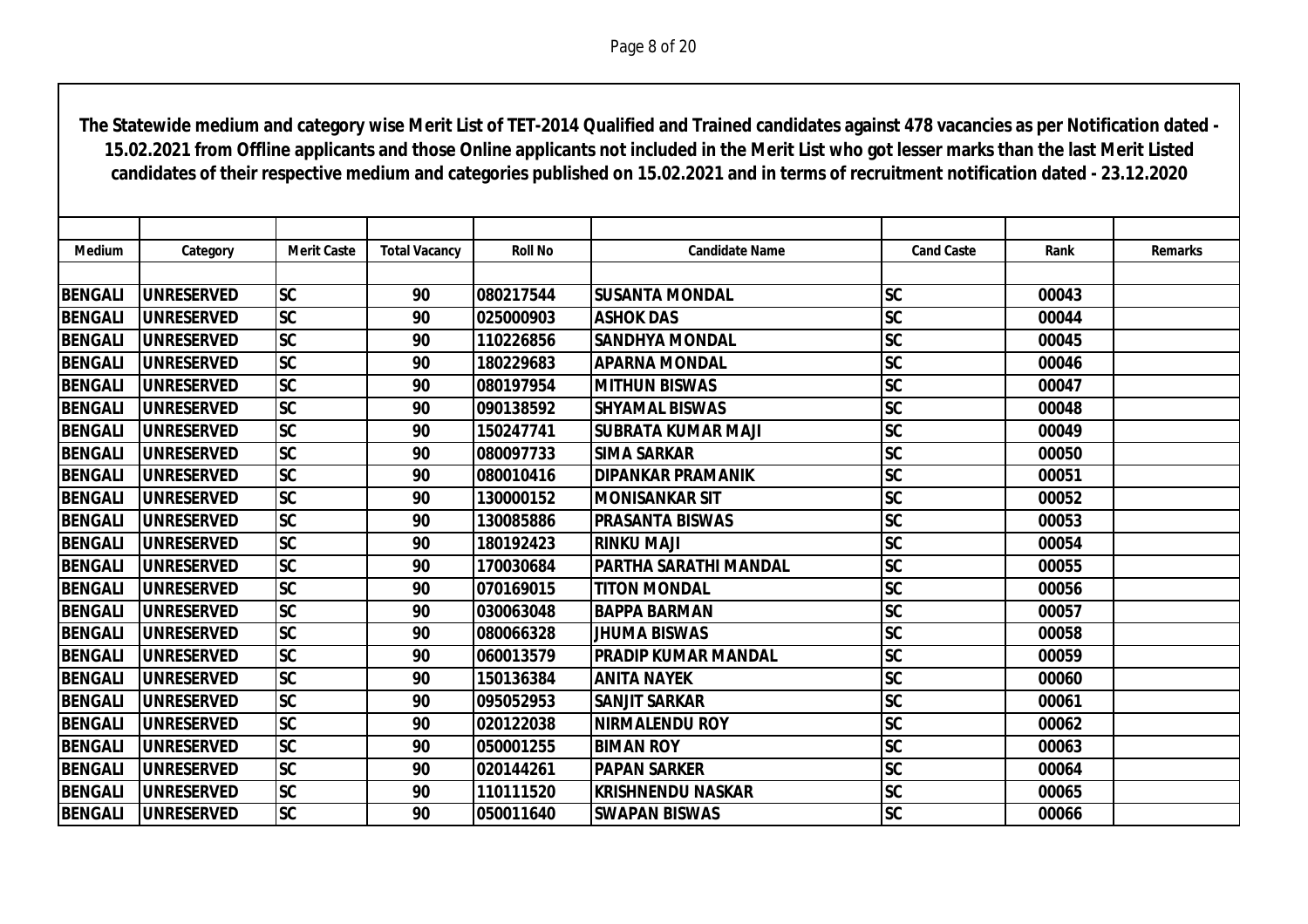| <b>Medium</b>  | Category           | <b>Merit Caste</b> | <b>Total Vacancy</b> | <b>Roll No</b> | <b>Candidate Name</b>      | <b>Cand Caste</b>      | Rank  | <b>Remarks</b> |
|----------------|--------------------|--------------------|----------------------|----------------|----------------------------|------------------------|-------|----------------|
|                |                    |                    |                      |                |                            |                        |       |                |
| <b>BENGALI</b> | <b>UNRESERVED</b>  | <b>SC</b>          | 90                   | 150195999      | <b>JAYDEV BHUNIA</b>       | <b>SC</b>              | 00067 |                |
| <b>BENGALI</b> | <b>UNRESERVED</b>  | <b>SC</b>          | 90                   | 140027325      | <b>TAPAS KUMAR DAS</b>     | <b>SC</b>              | 00068 |                |
| <b>BENGALI</b> | <b>UNRESERVED</b>  | <b>SC</b>          | 90                   | 060227299      | <b>SHYAMAL MANDAL</b>      | <b>SC</b>              | 00069 |                |
| <b>BENGALI</b> | <b>UNRESERVED</b>  | <b>SC</b>          | 90                   | 110106764      | <b>NABAKUMAR DOLUI</b>     | <b>SC</b>              | 00070 |                |
| <b>BENGALI</b> | <b>UNRESERVED</b>  | <b>SC</b>          | 90                   | 060121772      | <b>PANKAJ BISWAS</b>       | <b>SC</b>              | 00071 |                |
| <b>BENGALI</b> | <b>UNRESERVED</b>  | <b>SC</b>          | 90                   | 080168010      | <b>SHRABANI SIKDER</b>     | <b>SC</b>              | 00072 |                |
| <b>BENGALI</b> | <b>UNRESERVED</b>  | <b>SC</b>          | 90                   | 085010626      | <b>SAMIR ROY</b>           | <b>SC</b>              | 00073 |                |
| <b>BENGALI</b> | <b>UNRESERVED</b>  | <b>SC</b>          | 90                   | 120072241      | <b>KAKOLI NASKAR</b>       | <b>SC</b>              | 00074 |                |
| <b>BENGALI</b> | <b>UNRESERVED</b>  | <b>SC</b>          | 90                   | 130010927      | <b>JIBAN CHANDRA DOLUI</b> | <b>SC</b>              | 00075 |                |
| <b>BENGALI</b> | <b>UNRESERVED</b>  | <b>SC</b>          | 90                   | 090243119      | <b>TANIMA DAS</b>          | <b>SC</b>              | 00076 |                |
| <b>BENGALI</b> | <b>UNRESERVED</b>  | <b>SC</b>          | 90                   | 110286204      | <b>DEBASISH MRIDHA</b>     | <b>SC</b>              | 00077 |                |
| <b>BENGALI</b> | <b>UNRESERVED</b>  | <b>SC</b>          | 90                   | 030043980      | <b>MAMPI SARKAR</b>        | <b>SC</b>              | 00078 |                |
| <b>BENGALI</b> | <b>UNRESERVED</b>  | <b>SC</b>          | 90                   | 115031830      | <b>CHINMAY NASKAR</b>      | <b>SC</b>              | 00079 |                |
| <b>BENGALI</b> | <b>UNRESERVED</b>  | <b>SC</b>          | 90                   | 130103689      | <b>SANJITA BISWAS</b>      | <b>SC</b>              | 00080 |                |
| <b>BENGALI</b> | <b>UNRESERVED</b>  | <b>SC</b>          | 90                   | 180040166      | <b>ASUTOSH DAS</b>         | <b>SC</b>              | 00081 |                |
| <b>BENGALI</b> | <b>IUNRESERVED</b> | <b>SC</b>          | 90                   | 090262520      | <b>IMANISHA BISWAS</b>     | <b>SC</b>              | 00082 |                |
| <b>BENGALI</b> | <b>UNRESERVED</b>  | <b>SC</b>          | 90                   | 030047679      | <b>GOUR BARMAN</b>         | <b>SC</b>              | 00083 |                |
| <b>BENGALI</b> | <b>UNRESERVED</b>  | <b>SC</b>          | 90                   | 110190129      | <b>TRIPTI MONDAL</b>       | <b>SC</b>              | 00084 |                |
| <b>BENGALI</b> | <b>UNRESERVED</b>  | <b>SC</b>          | 90                   | 160098971      | <b>NAYAN KUMAR SANTRA</b>  | <b>SC</b>              | 00085 |                |
| <b>BENGALI</b> | <b>UNRESERVED</b>  | <b>SC</b>          | 90                   | 090149802      | IPRANAB KUMAR SARKAR       | <b>SC</b>              | 00086 |                |
| <b>BENGALI</b> | <b>UNRESERVED</b>  | <b>SC</b>          | 90                   | 090086014      | <b>MOUSUMI BAIDYA</b>      | <b>SC</b>              | 00087 |                |
| <b>BENGALI</b> | <b>UNRESERVED</b>  | <b>SC</b>          | 90                   | 020092241      | <b>SUBHASH ROY</b>         | $\overline{\text{SC}}$ | 00088 |                |
| <b>BENGALI</b> | <b>UNRESERVED</b>  | <b>SC</b>          | 90                   | 090093653      | <b>SUBHANKAR PANDAY</b>    | <b>SC</b>              | 00089 |                |
| <b>BENGALI</b> | <b>UNRESERVED</b>  | <b>SC</b>          | 90                   | 090328531      | <b>PINKI MANDAL</b>        | <b>SC</b>              | 00090 |                |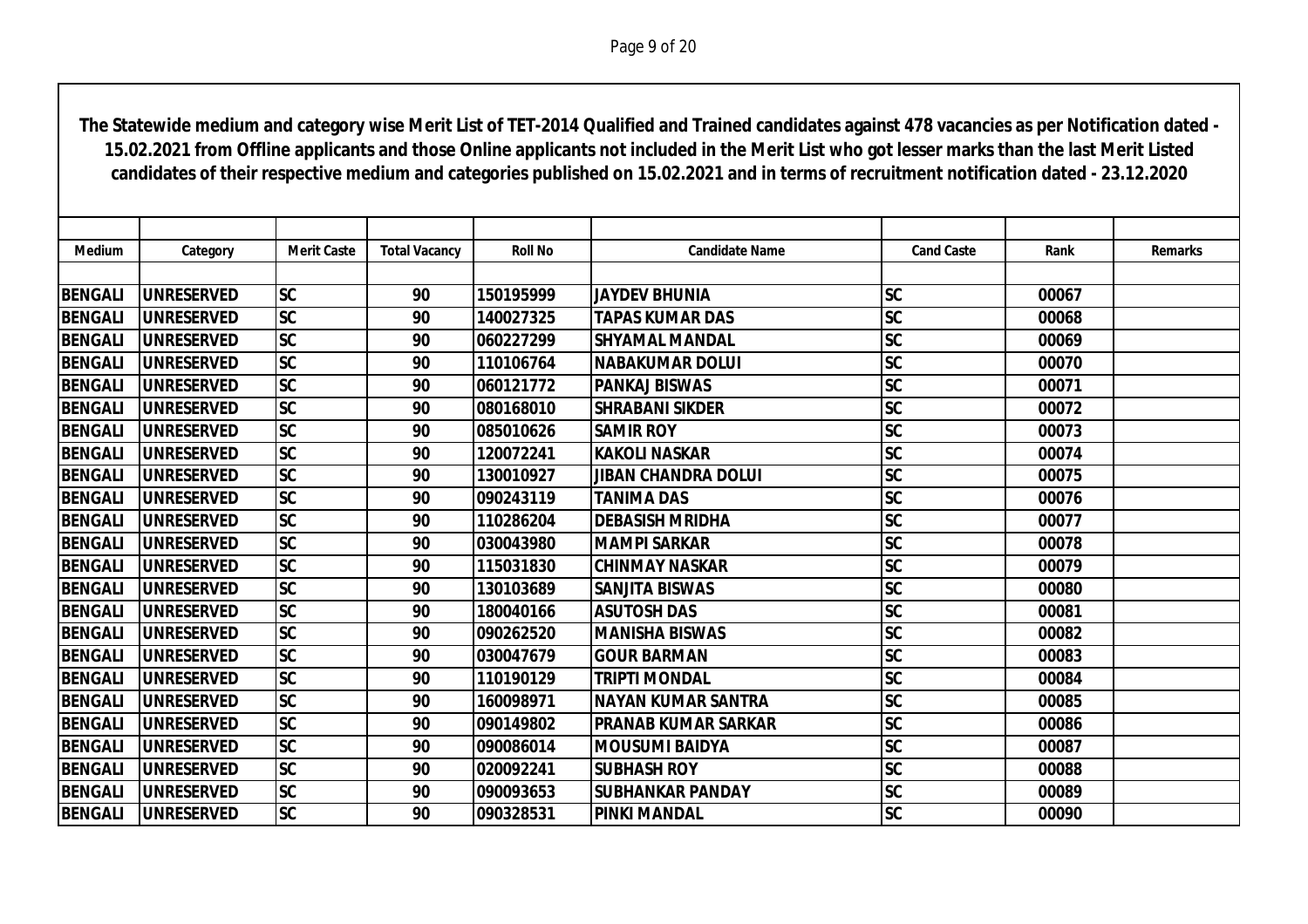| <b>Medium</b>  | Category          | <b>Merit Caste</b> | <b>Total Vacancy</b> | <b>Roll No</b> | <b>Candidate Name</b>       | <b>Cand Caste</b> | Rank  | <b>Remarks</b>   |
|----------------|-------------------|--------------------|----------------------|----------------|-----------------------------|-------------------|-------|------------------|
|                |                   |                    |                      |                |                             |                   |       |                  |
| <b>BENGALI</b> | <b>UNRESERVED</b> | <b>GENERAL</b>     | 179                  | 085009506      | <b>AZIZUL ALAM MONDAL</b>   | OBC-A             | 00011 |                  |
| <b>BENGALI</b> | <b>UNRESERVED</b> | <b>GENERAL</b>     | 179                  | 060267364      | <b>SABIR ISLAM</b>          | OBC-A             | 00019 |                  |
| <b>BENGALI</b> | <b>UNRESERVED</b> | <b>GENERAL</b>     | 179                  | 045004522      | <b>ABUL KALAM AZAD</b>      | OBC-A             | 00021 |                  |
| <b>BENGALI</b> | <b>UNRESERVED</b> | <b>GENERAL</b>     | 179                  | 050036120      | <b>IMRAN HOSSAIN</b>        | OBC-A             | 00022 |                  |
| <b>BENGALI</b> | <b>UNRESERVED</b> | <b>GENERAL</b>     | 179                  | 070073578      | <b>GOLAM KIBRIA</b>         | OBC-A             | 00032 |                  |
| <b>BENGALI</b> | <b>UNRESERVED</b> | <b>GENERAL</b>     | 179                  | 060020991      | <b>ASIB SULTAN</b>          | OBC-A             | 00035 |                  |
| <b>BENGALI</b> | <b>UNRESERVED</b> | <b>GENERAL</b>     | 179                  | 060012589      | <b>RAJIB SK</b>             | OBC-A             | 00037 |                  |
| <b>BENGALI</b> | <b>UNRESERVED</b> | <b>GENERAL</b>     | 179                  | 064000432      | <b>MEEZANUR RAHAMAN</b>     | OBC-A             | 00039 | <b>WITH HELD</b> |
| <b>BENGALI</b> | <b>UNRESERVED</b> | <b>GENERAL</b>     | 179                  | 060031431      | <b>NASIMA KHATUN</b>        | OBC-A             | 00041 |                  |
| <b>BENGALI</b> | <b>UNRESERVED</b> | <b>GENERAL</b>     | 179                  | 060053273      | <b>REJAUL HOQUE</b>         | OBC-A             | 00045 |                  |
| <b>BENGALI</b> | <b>UNRESERVED</b> | <b>GENERAL</b>     | 179                  | 060038781      | <b>ARIF AHMED</b>           | OBC-A             | 00046 |                  |
| <b>BENGALI</b> | <b>UNRESERVED</b> | <b>GENERAL</b>     | 179                  | 055002232      | <b>SORIFUDDIN AHMED</b>     | OBC-A             | 00049 |                  |
| <b>BENGALI</b> | <b>UNRESERVED</b> | <b>GENERAL</b>     | 179                  | 055002234      | <b>SAHAJAHAN SK</b>         | OBC-A             | 00054 |                  |
| <b>BENGALI</b> | <b>UNRESERVED</b> | <b>GENERAL</b>     | 179                  | 060050361      | <b>JAHIRUL ISLAM</b>        | OBC-A             | 00055 |                  |
| <b>BENGALI</b> | <b>UNRESERVED</b> | <b>GENERAL</b>     | 179                  | 060265455      | <b>MD NAJRUL ISLAM</b>      | OBC-A             | 00064 |                  |
| <b>BENGALI</b> | <b>UNRESERVED</b> | <b>GENERAL</b>     | 179                  | 180107268      | <b>SIRAJUNNESA KHATUN</b>   | OBC-A             | 00066 |                  |
| <b>BENGALI</b> | <b>UNRESERVED</b> | <b>GENERAL</b>     | 179                  | 065011927      | <b>ABDUL MABUD MIA</b>      | OBC-A             | 00067 |                  |
| <b>BENGALI</b> | <b>UNRESERVED</b> | <b>GENERAL</b>     | 179                  | 070172130      | <b>SARABAN TAHURA</b>       | OBC-A             | 00072 |                  |
| <b>BENGALI</b> | <b>UNRESERVED</b> | <b>GENERAL</b>     | 179                  | 060008208      | <b>SABINA PARVIN</b>        | OBC-A             | 00076 |                  |
| <b>BENGALI</b> | <b>UNRESERVED</b> | <b>GENERAL</b>     | 179                  | 060038060      | <b>MD ABDUL ROUF</b>        | OBC-A             | 00077 |                  |
| <b>BENGALI</b> | <b>UNRESERVED</b> | <b>GENERAL</b>     | 179                  | 060031398      | <b>BEGAM ASHAK NOORI</b>    | OBC-A             | 00080 |                  |
| <b>BENGALI</b> | <b>UNRESERVED</b> | <b>GENERAL</b>     | 179                  | 055003843      | <b>NASRIN KHATUN</b>        | OBC-A             | 00083 |                  |
| <b>BENGALI</b> | <b>UNRESERVED</b> | <b>GENERAL</b>     | 179                  | 065011795      | <b>SALMA SULTANA</b>        | OBC-A             | 00088 |                  |
| <b>BENGALI</b> | <b>UNRESERVED</b> | <b>OBC-A</b>       | 105                  | 180144311      | <b>NAZRUL ISLAM MALLICK</b> | OBC-A             | 00001 |                  |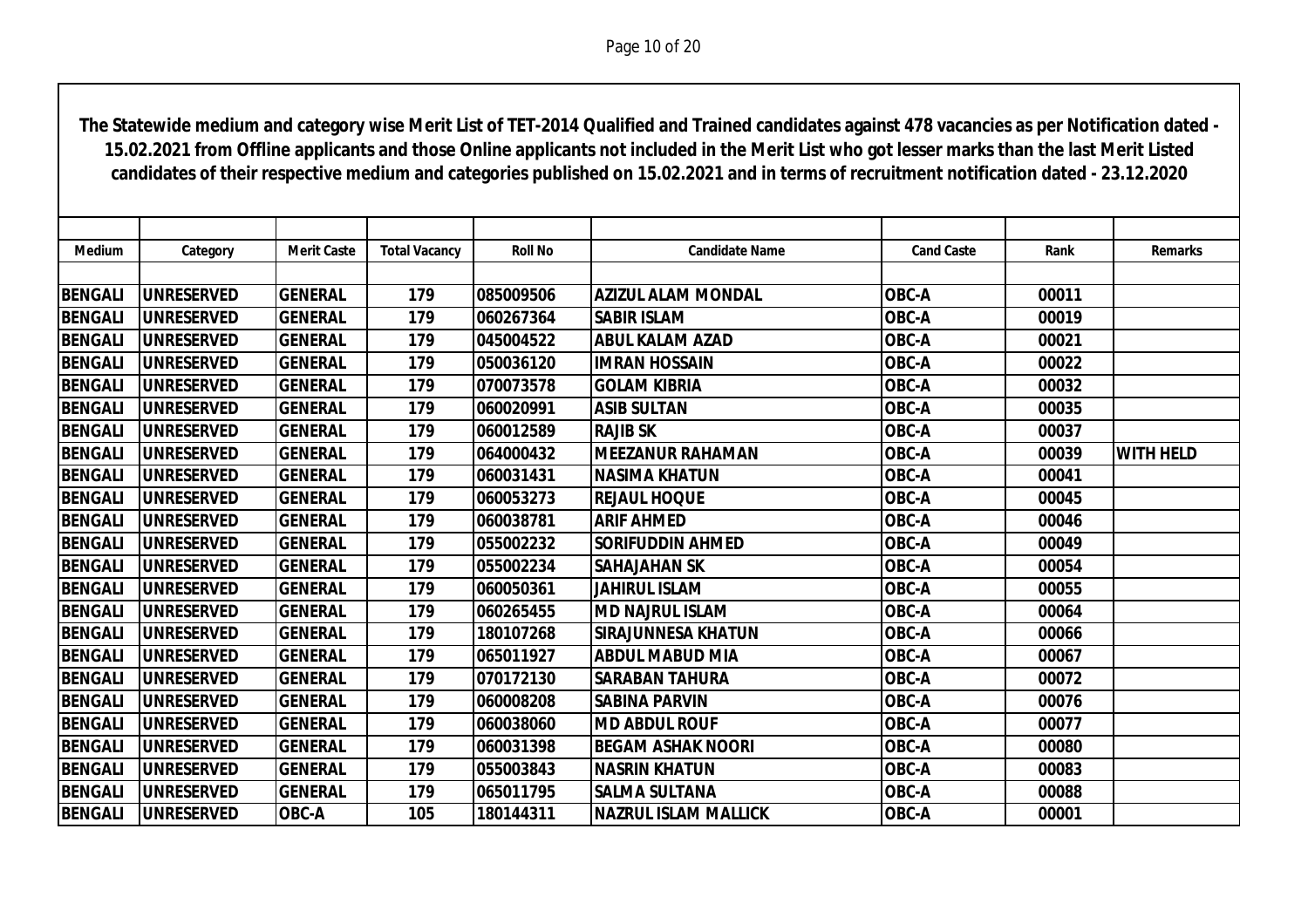| Medium         | Category          | <b>Merit Caste</b> | <b>Total Vacancy</b> | <b>Roll No</b> | <b>Candidate Name</b>       | <b>Cand Caste</b> | Rank  | <b>Remarks</b> |
|----------------|-------------------|--------------------|----------------------|----------------|-----------------------------|-------------------|-------|----------------|
|                |                   |                    |                      |                |                             |                   |       |                |
| <b>BENGALI</b> | <b>UNRESERVED</b> | <b>OBC-A</b>       | 105                  | 064012768      | <b>MD OBAIDUR RAHAMAN</b>   | OBC-A             | 00002 |                |
| <b>BENGALI</b> | <b>UNRESERVED</b> | OBC-A              | 105                  | 060162103      | <b>TIPU SULTAN</b>          | OBC-A             | 00003 |                |
| <b>BENGALI</b> | <b>UNRESERVED</b> | OBC-A              | 105                  | 125001629      | KASMINA MIDYA               | OBC-A             | 00004 |                |
| <b>BENGALI</b> | <b>UNRESERVED</b> | <b>OBC-A</b>       | 105                  | 060170550      | <b>EMI KHATUN</b>           | OBC-A             | 00005 |                |
| <b>BENGALI</b> | <b>UNRESERVED</b> | OBC-A              | 105                  | 060012374      | <b>MD BARKAT ALI</b>        | OBC-A             | 00006 |                |
| <b>BENGALI</b> | <b>UNRESERVED</b> | <b>OBC-A</b>       | 105                  | 060282975      | <b>ASHIM MANDAL</b>         | OBC-A             | 00007 |                |
| <b>BENGALI</b> | <b>UNRESERVED</b> | <b>OBC-A</b>       | 105                  | 060008288      | <b>ARJU PARVIN</b>          | OBC-A             | 00008 |                |
| <b>BENGALI</b> | <b>UNRESERVED</b> | <b>OBC-A</b>       | 105                  | 060038624      | <b>MINTU SK</b>             | OBC-A             | 00009 |                |
| <b>BENGALI</b> | <b>UNRESERVED</b> | OBC-A              | 105                  | 070041591      | <b>MUNSHI SAHIDUL HOQUE</b> | OBC-A             | 00010 |                |
| <b>BENGALI</b> | <b>UNRESERVED</b> | OBC-A              | 105                  | 070150241      | <b>MST RAJIA KHATUN</b>     | OBC-A             | 00011 |                |
| <b>BENGALI</b> | <b>UNRESERVED</b> | OBC-A              | 105                  | 070026205      | <b>HABIB MOSTAFA</b>        | OBC-A             | 00012 |                |
| <b>BENGALI</b> | <b>UNRESERVED</b> | <b>OBC-A</b>       | 105                  | 060053263      | <b>MD NURNABI ALAM</b>      | OBC-A             | 00013 |                |
| <b>BENGALI</b> | <b>UNRESERVED</b> | <b>OBC-A</b>       | 105                  | 070056529      | <b>AKTARUL HOQUE</b>        | OBC-A             | 00014 |                |
| <b>BENGALI</b> | <b>UNRESERVED</b> | <b>OBC-A</b>       | 105                  | 080172342      | LATIBUDDIN SHAIKH           | OBC-A             | 00015 |                |
| <b>BENGALI</b> | <b>UNRESERVED</b> | OBC-A              | 105                  | 070010263      | <b>MIRKASIM SHEIKH</b>      | OBC-A             | 00016 |                |
| <b>BENGALI</b> | <b>UNRESERVED</b> | <b>OBC-A</b>       | 105                  | 075031397      | <b>FARUK ABDULLA</b>        | OBC-A             | 00017 |                |
| <b>BENGALI</b> | <b>UNRESERVED</b> | OBC-A              | 105                  | 065002136      | <b>SAMED ALI</b>            | OBC-A             | 00018 |                |
| <b>BENGALI</b> | <b>UNRESERVED</b> | <b>OBC-A</b>       | 105                  | 060248034      | <b>JAHANGIR ALAM</b>        | OBC-A             | 00019 |                |
| <b>BENGALI</b> | <b>UNRESERVED</b> | OBC-A              | 105                  | 020090699      | <b>KAUSARA BEGUM</b>        | <b>OBC-A</b>      | 00020 |                |
| <b>BENGALI</b> | <b>UNRESERVED</b> | <b>OBC-A</b>       | 105                  | 190175739      | <b>AINAL SEIKH</b>          | OBC-A             | 00021 |                |
| <b>BENGALI</b> | <b>UNRESERVED</b> | OBC-A              | 105                  | 070150030      | <b>HASAN ALI</b>            | OBC-A             | 00022 |                |
| <b>BENGALI</b> | <b>UNRESERVED</b> | <b>OBC-A</b>       | 105                  | 110163346      | <b>ALI MARTAJA JAMADAR</b>  | OBC-A             | 00023 |                |
| <b>BENGALI</b> | <b>UNRESERVED</b> | <b>OBC-A</b>       | 105                  | 060121873      | <b>RUHUL AMIN</b>           | OBC-A             | 00024 |                |
| <b>BENGALI</b> | <b>UNRESERVED</b> | <b>OBC-A</b>       | 105                  | 190110234      | <b>AGIDA PARVIN</b>         | OBC-A             | 00025 |                |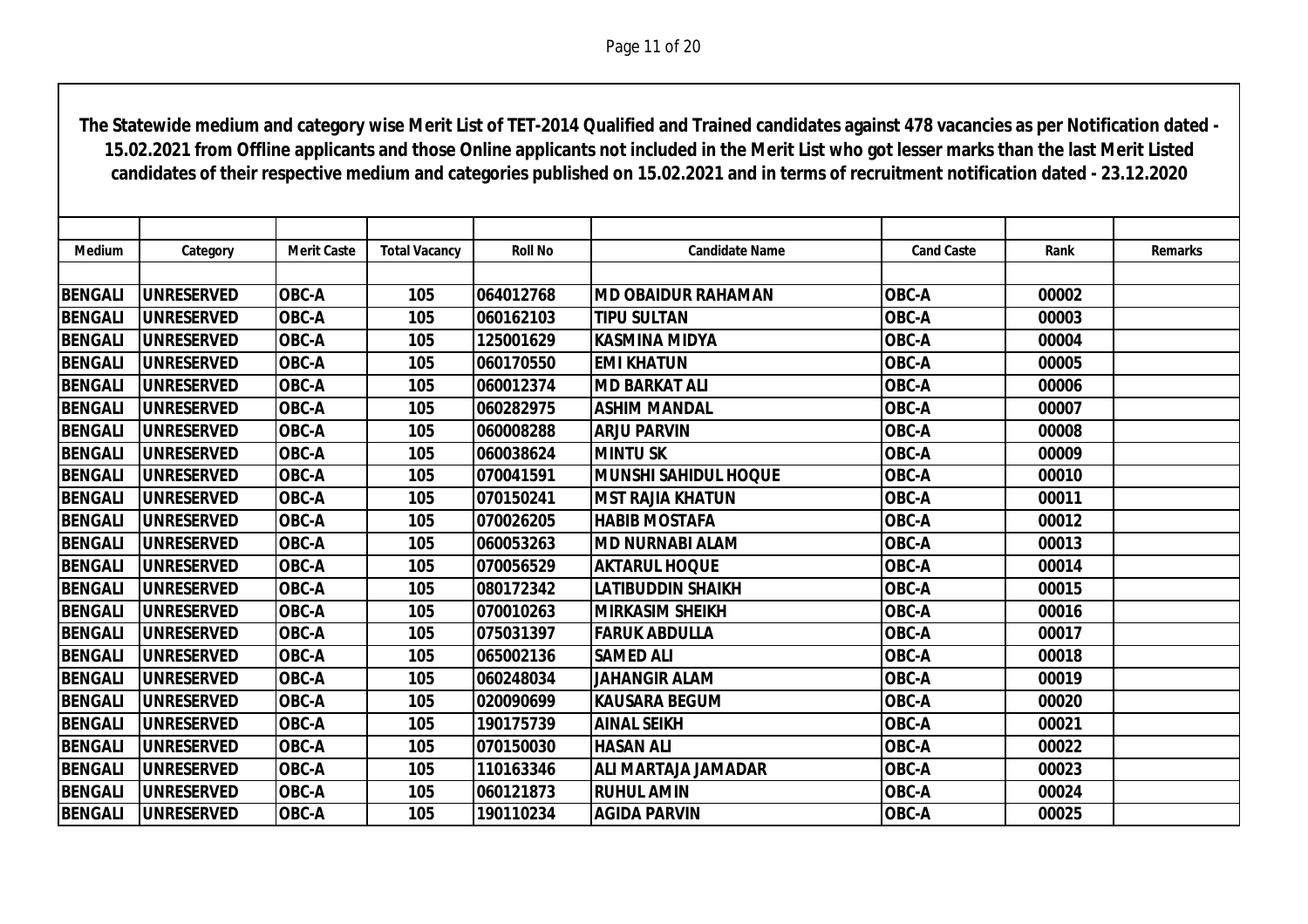| <b>Medium</b>  | Category           | <b>Merit Caste</b> | <b>Total Vacancy</b> | <b>Roll No</b> | <b>Candidate Name</b>       | <b>Cand Caste</b> | Rank  | <b>Remarks</b> |
|----------------|--------------------|--------------------|----------------------|----------------|-----------------------------|-------------------|-------|----------------|
|                |                    |                    |                      |                |                             |                   |       |                |
| <b>BENGALI</b> | <b>UNRESERVED</b>  | OBC-A              | 105                  | 090204942      | <b>MONIRUL ISLAM MANDAL</b> | <b>OBC-A</b>      | 00026 |                |
| <b>BENGALI</b> | <b>UNRESERVED</b>  | OBC-A              | 105                  | 070096973      | <b>FAHMIDA SULTANA</b>      | <b>OBC-A</b>      | 00027 |                |
| <b>BENGALI</b> | <b>UNRESERVED</b>  | OBC-A              | 105                  | 050077256      | <b>ABDULLA SARKAR</b>       | OBC-A             | 00028 |                |
| <b>BENGALI</b> | <b>UNRESERVED</b>  | <b>OBC-A</b>       | 105                  | 085038538      | <b>DOYAJJEN MONDAL</b>      | <b>OBC-A</b>      | 00029 |                |
| <b>BENGALI</b> | <b>UNRESERVED</b>  | OBC-A              | 105                  | 065011939      | <b>MD TARIK ANOAR</b>       | <b>OBC-A</b>      | 00030 |                |
| <b>BENGALI</b> | <b>UNRESERVED</b>  | OBC-A              | 105                  | 070030103      | <b>MD JAKIR HOSSAIN</b>     | <b>OBC-A</b>      | 00031 |                |
| <b>BENGALI</b> | <b>UNRESERVED</b>  | OBC-A              | 105                  | 090072078      | <b>SUJAIT HOSSAIN</b>       | OBC-A             | 00032 |                |
| <b>BENGALI</b> | <b>IUNRESERVED</b> | <b>OBC-A</b>       | 105                  | 070273025      | <b>RANUWARA KHATUN</b>      | OBC-A             | 00033 |                |
| <b>BENGALI</b> | <b>IUNRESERVED</b> | OBC-A              | 105                  | 075023788      | <b>SORIFUL</b>              | <b>OBC-A</b>      | 00034 |                |
| <b>BENGALI</b> | <b>UNRESERVED</b>  | OBC-A              | 105                  | 195008238      | <b>MD HASNATUR RAHAMAN</b>  | OBC-A             | 00035 |                |
| <b>BENGALI</b> | <b>UNRESERVED</b>  | OBC-A              | 105                  | 070105464      | <b>KOBIR ISLAM</b>          | OBC-A             | 00036 |                |
| <b>BENGALI</b> | <b>UNRESERVED</b>  | <b>OBC-A</b>       | 105                  | 120112087      | <b>ROJINA KHATUN</b>        | OBC-A             | 00037 |                |
| <b>BENGALI</b> | <b>UNRESERVED</b>  | OBC-A              | 105                  | 030009489      | <b>JAHANGIR ALAM</b>        | <b>OBC-A</b>      | 00038 |                |
| <b>BENGALI</b> | <b>UNRESERVED</b>  | OBC-A              | 105                  | 090072638      | <b>MINHUN NAHAR</b>         | <b>OBC-A</b>      | 00039 |                |
| <b>BENGALI</b> | <b>UNRESERVED</b>  | <b>OBC-A</b>       | 105                  | 070295065      | <b>MD GANIUL HASAN</b>      | OBC-A             | 00040 |                |
| <b>BENGALI</b> | <b>IUNRESERVED</b> | <b>OBC-A</b>       | 105                  | 180063396      | <b>SK AMIRCHAND</b>         | OBC-A             | 00041 |                |
| <b>BENGALI</b> | <b>UNRESERVED</b>  | OBC-A              | 105                  | 074010273      | <b>SAKIL HASAN ANSARY</b>   | <b>OBC-A</b>      | 00042 |                |
| <b>BENGALI</b> | <b>UNRESERVED</b>  | <b>OBC-A</b>       | 105                  | 070295515      | <b>NAJIA HOSSAIN</b>        | OBC-A             | 00043 |                |
| <b>BENGALI</b> | <b>UNRESERVED</b>  | OBC-A              | 105                  | 130066225      | <b>SK SHARIF AHMED</b>      | OBC-A             | 00044 |                |
| <b>BENGALI</b> | <b>UNRESERVED</b>  | <b>OBC-A</b>       | 105                  | 080215043      | <b>MD MANJIL MONDAL</b>     | <b>OBC-A</b>      | 00045 |                |
| <b>BENGALI</b> | <b>UNRESERVED</b>  | OBC-A              | 105                  | 064018535      | <b>SALAUDDIN AHMED</b>      | <b>OBC-A</b>      | 00046 |                |
| <b>BENGALI</b> | <b>UNRESERVED</b>  | OBC-A              | 105                  | 074016365      | <b>SABNAM AKTAR</b>         | OBC-A             | 00047 |                |
| <b>BENGALI</b> | <b>UNRESERVED</b>  | <b>OBC-A</b>       | 105                  | 080017297      | <b>SAJAN MONDAL</b>         | OBC-A             | 00048 |                |
| <b>BENGALI</b> | <b>UNRESERVED</b>  | <b>OBC-A</b>       | 105                  | 160153273      | <b>SEKH AJIJ</b>            | OBC-A             | 00049 |                |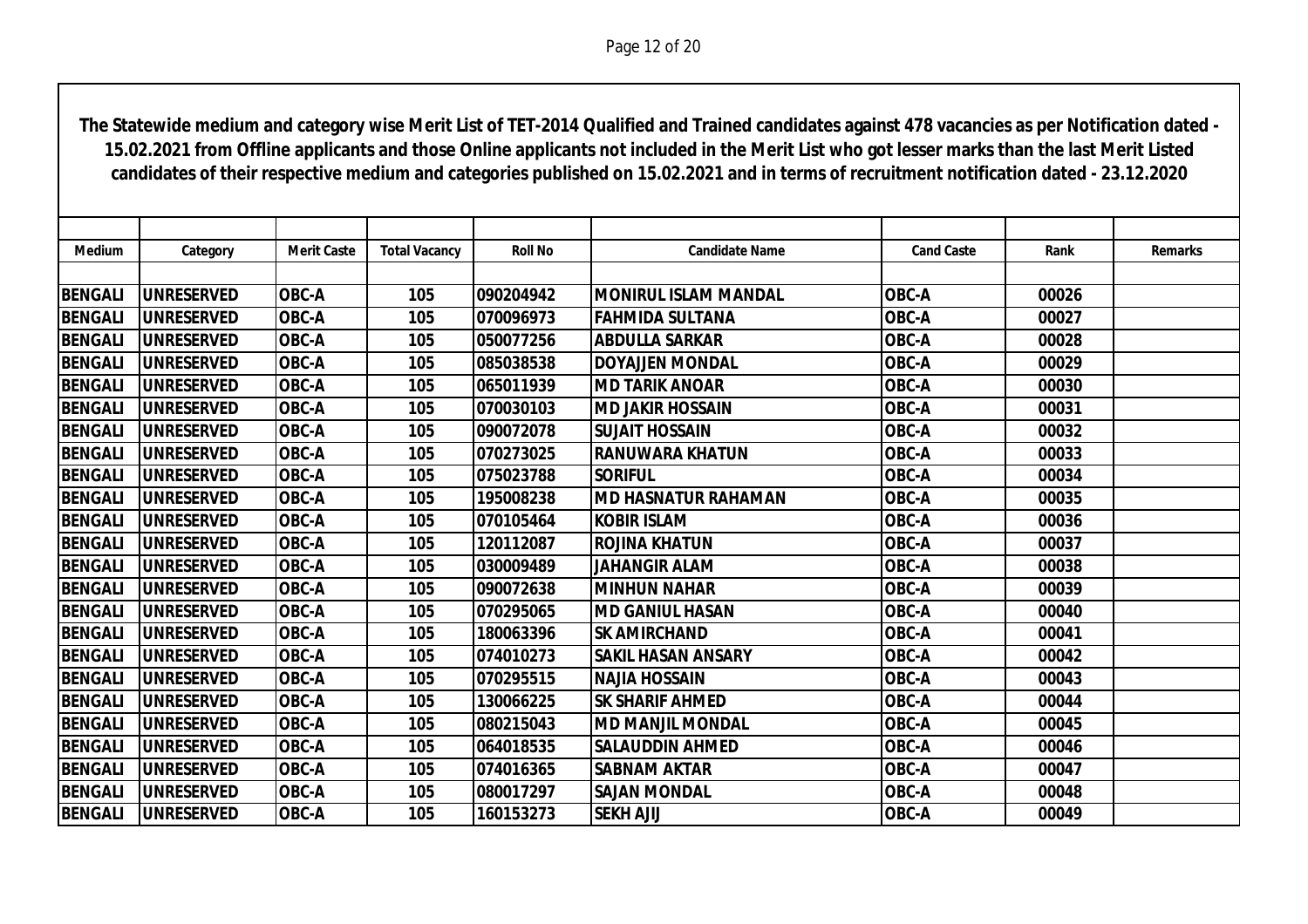| <b>Medium</b>  | Category           | <b>Merit Caste</b> | <b>Total Vacancy</b> | <b>Roll No</b> | <b>Candidate Name</b>      | <b>Cand Caste</b> | Rank  | <b>Remarks</b>   |
|----------------|--------------------|--------------------|----------------------|----------------|----------------------------|-------------------|-------|------------------|
|                |                    |                    |                      |                |                            |                   |       |                  |
| <b>BENGALI</b> | <b>UNRESERVED</b>  | OBC-A              | 105                  | 070245852      | <b>BAPPA SK</b>            | OBC-A             | 00050 |                  |
| <b>BENGALI</b> | <b>UNRESERVED</b>  | OBC-A              | 105                  | 060004576      | <b>EMRAN ALI</b>           | OBC-A             | 00051 |                  |
| <b>BENGALI</b> | <b>UNRESERVED</b>  | OBC-A              | 105                  | 050048872      | <b>SARIFUL ISLAM</b>       | OBC-A             | 00052 |                  |
| <b>BENGALI</b> | <b>UNRESERVED</b>  | <b>OBC-A</b>       | 105                  | 060016281      | <b>MERAJ SEKH</b>          | <b>OBC-A</b>      | 00053 |                  |
| <b>BENGALI</b> | <b>UNRESERVED</b>  | OBC-A              | 105                  | 064009199      | <b>SAFIQUL KHAN</b>        | <b>OBC-A</b>      | 00054 |                  |
| <b>BENGALI</b> | <b>UNRESERVED</b>  | OBC-A              | 105                  | 070250149      | <b>SAHINA SULTANA</b>      | <b>OBC-A</b>      | 00055 |                  |
| <b>BENGALI</b> | <b>UNRESERVED</b>  | <b>OBC-A</b>       | 105                  | 115025100      | <b>TAHIRA SARDAR</b>       | OBC-A             | 00056 |                  |
| <b>BENGALI</b> | <b>IUNRESERVED</b> | <b>OBC-A</b>       | 105                  | 190143630      | <b>KAMAL HASAN</b>         | OBC-A             | 00057 |                  |
| <b>BENGALI</b> | <b>IUNRESERVED</b> | OBC-A              | 105                  | 060098923      | <b>MD IMRAN ALI</b>        | <b>OBC-A</b>      | 00058 |                  |
| <b>BENGALI</b> | <b>UNRESERVED</b>  | OBC-A              | 105                  | 060275988      | <b>UMMUN SAKERA</b>        | <b>OBC-A</b>      | 00059 |                  |
| <b>BENGALI</b> | <b>UNRESERVED</b>  | OBC-A              | 105                  | 070112025      | <b>MODASER RAHAMAN</b>     | OBC-A             | 00060 |                  |
| <b>BENGALI</b> | <b>UNRESERVED</b>  | <b>OBC-A</b>       | 105                  | 070174295      | <b>HASAN ALAMGIR</b>       | <b>OBC-A</b>      | 00061 |                  |
| <b>BENGALI</b> | <b>UNRESERVED</b>  | OBC-A              | 105                  | 090089632      | <b>ABDUL SELIM MANDAL</b>  | <b>OBC-A</b>      | 00062 |                  |
| <b>BENGALI</b> | <b>UNRESERVED</b>  | <b>OBC-A</b>       | 105                  | 180028558      | <b>JAHEDUR RAHAMAN</b>     | OBC-A             | 00063 |                  |
| <b>BENGALI</b> | <b>UNRESERVED</b>  | OBC-A              | 105                  | 090005704      | <b>DIPIKA SARKAR</b>       | OBC-A             | 00064 |                  |
| <b>BENGALI</b> | <b>UNRESERVED</b>  | <b>OBC-A</b>       | 105                  | 090169293      | <b>SURAJ GAIN</b>          | OBC-A             | 00065 |                  |
| <b>BENGALI</b> | <b>UNRESERVED</b>  | OBC-A              | 105                  | 060282342      | <b>SEJAUL AHMED</b>        | OBC-A             | 00066 |                  |
| <b>BENGALI</b> | <b>UNRESERVED</b>  | OBC-A              | 105                  | 080069212      | <b>MEHERUNNISHA KHATUN</b> | OBC-A             | 00067 |                  |
| <b>BENGALI</b> | <b>UNRESERVED</b>  | OBC-A              | 105                  | 060162013      | <b>TUHINA KHATUN</b>       | <b>OBC-A</b>      | 00068 | <b>WITH HELD</b> |
| <b>BENGALI</b> | <b>UNRESERVED</b>  | OBC-A              | 105                  | 190059422      | <b>SK AHMAD ZALAL</b>      | <b>OBC-A</b>      | 00069 |                  |
| <b>BENGALI</b> | <b>UNRESERVED</b>  | OBC-A              | 105                  | 020116110      | <b>RUKSANA CHOWDHURY</b>   | <b>OBC-A</b>      | 00070 |                  |
| <b>BENGALI</b> | <b>UNRESERVED</b>  | OBC-A              | 105                  | 060111450      | <b>MEKDADUL ISLAM</b>      | OBC-A             | 00071 |                  |
| <b>BENGALI</b> | <b>UNRESERVED</b>  | OBC-A              | 105                  | 070112412      | <b>SURAJ MONDAL</b>        | OBC-A             | 00072 |                  |
| <b>BENGALI</b> | <b>UNRESERVED</b>  | <b>OBC-A</b>       | 105                  | 060021179      | <b>MIR AKTARUL ISLAM</b>   | OBC-A             | 00073 |                  |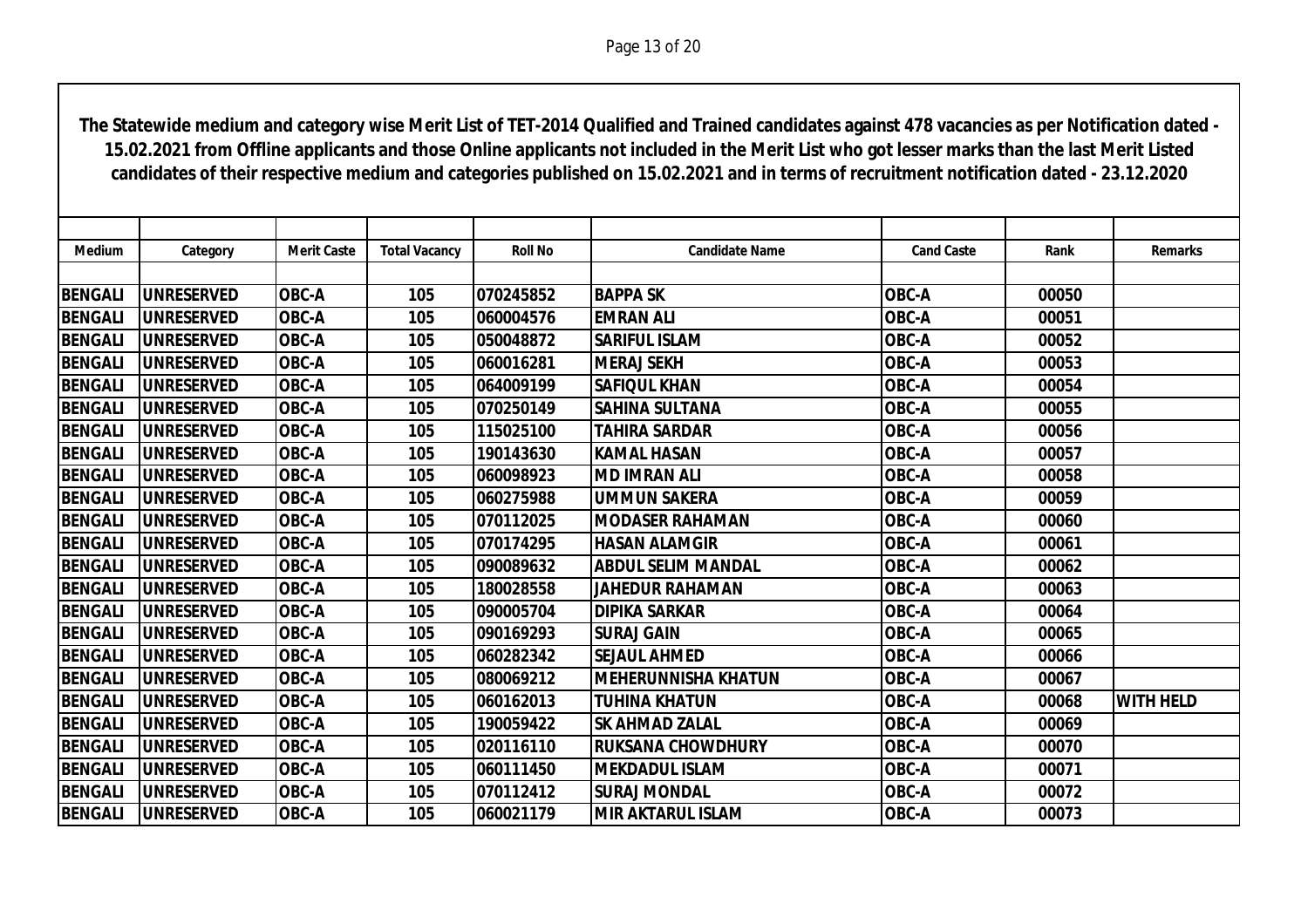| <b>Medium</b>  | Category          | <b>Merit Caste</b> | <b>Total Vacancy</b> | <b>Roll No</b> | <b>Candidate Name</b>     | <b>Cand Caste</b> | Rank  | <b>Remarks</b> |
|----------------|-------------------|--------------------|----------------------|----------------|---------------------------|-------------------|-------|----------------|
|                |                   |                    |                      |                |                           |                   |       |                |
| <b>BENGALI</b> | <b>UNRESERVED</b> | <b>OBC-A</b>       | 105                  | 110035176      | <b>SADDAM HOSEN</b>       | <b>OBC-A</b>      | 00074 |                |
| <b>BENGALI</b> | <b>UNRESERVED</b> | OBC-A              | 105                  | 150042342      | <b>SRABANTI BHUI</b>      | OBC-A             | 00075 |                |
| <b>BENGALI</b> | <b>UNRESERVED</b> | <b>OBC-A</b>       | 105                  | 180061271      | INAZMA KHATUN             | OBC-A             | 00076 |                |
| <b>BENGALI</b> | <b>UNRESERVED</b> | <b>OBC-A</b>       | 105                  | 060189147      | <b>MD ALAMGIR</b>         | OBC-A             | 00077 |                |
| <b>BENGALI</b> | <b>UNRESERVED</b> | <b>OBC-A</b>       | 105                  | 110120826      | <b>NASRUMA PARVEEN</b>    | <b>OBC-A</b>      | 00078 |                |
| <b>BENGALI</b> | <b>UNRESERVED</b> | <b>OBC-A</b>       | 105                  | 090174378      | IMD HABIBUR RAHAMAN       | OBC-A             | 00079 |                |
| <b>BENGALI</b> | <b>UNRESERVED</b> | <b>OBC-A</b>       | 105                  | 064005516      | <b>MD SABIR ALAM</b>      | OBC-A             | 00080 |                |
| <b>BENGALI</b> | <b>UNRESERVED</b> | <b>OBC-A</b>       | 105                  | 190122557      | IMD MOSIUR RAHAMAN        | OBC-A             | 00081 |                |
| <b>BENGALI</b> | <b>UNRESERVED</b> | <b>OBC-A</b>       | 105                  | 180018776      | <b>BADRA ALAM MONDAL</b>  | <b>OBC-A</b>      | 00082 |                |
| <b>BENGALI</b> | <b>UNRESERVED</b> | <b>OBC-A</b>       | 105                  | 090089493      | <b>SAHEB ALI MANDAL</b>   | OBC-A             | 00083 |                |
| <b>BENGALI</b> | <b>UNRESERVED</b> | <b>OBC-A</b>       | 105                  | 120102574      | <b>JASMINA KHATUN</b>     | OBC-A             | 00084 |                |
| <b>BENGALI</b> | <b>UNRESERVED</b> | <b>OBC-A</b>       | 105                  | 030057532      | <b>AKKAS ALI</b>          | OBC-A             | 00085 |                |
| <b>BENGALI</b> | <b>UNRESERVED</b> | OBC-A              | 105                  | 070064124      | <b>EJAJ AHMED</b>         | <b>OBC-A</b>      | 00086 |                |
| <b>BENGALI</b> | <b>UNRESERVED</b> | <b>OBC-A</b>       | 105                  | 110058890      | IMD ABDUL ALIM GHARAMI    | OBC-A             | 00087 |                |
| <b>BENGALI</b> | <b>UNRESERVED</b> | OBC-A              | 105                  | 074017824      | İMD KAMIRUDDIN SK         | OBC-A             | 00088 |                |
| <b>BENGALI</b> | <b>UNRESERVED</b> | <b>OBC-A</b>       | 105                  | 070218926      | <b>SHAMIM ISLAM</b>       | OBC-A             | 00089 |                |
| <b>BENGALI</b> | <b>UNRESERVED</b> | <b>OBC-A</b>       | 105                  | 090263323      | <b>MD BAKIBILLAH</b>      | OBC-A             | 00090 |                |
| <b>BENGALI</b> | <b>UNRESERVED</b> | <b>OBC-A</b>       | 105                  | 060200849      | <b>IMD MAINUL HOQUE</b>   | OBC-A             | 00091 |                |
| <b>BENGALI</b> | <b>UNRESERVED</b> | OBC-A              | 105                  | 070090224      | <b>SAMIMUL HOQUE</b>      | OBC-A             | 00092 |                |
| <b>BENGALI</b> | <b>UNRESERVED</b> | <b>OBC-A</b>       | 105                  | 110070016      | <b>IMD FARHAD HOSSAIN</b> | OBC-A             | 00093 |                |
| <b>BENGALI</b> | <b>UNRESERVED</b> | OBC-A              | 105                  | 075027640      | IMD MOSTAFIJUR RAHAMAN    | <b>OBC-A</b>      | 00094 |                |
| <b>BENGALI</b> | <b>UNRESERVED</b> | <b>OBC-A</b>       | 105                  | 074012346      | <b>ATIKUR RAHMAN</b>      | OBC-A             | 00095 |                |
| <b>BENGALI</b> | <b>UNRESERVED</b> | OBC-A              | 105                  | 080167008      | <b>ABDULLA HIL BAKI</b>   | OBC-A             | 00096 |                |
| <b>BENGALI</b> | <b>UNRESERVED</b> | <b>OBC-A</b>       | 105                  | 190085749      | <b>AZHARUDDIN MOLLAH</b>  | <b>OBC-A</b>      | 00097 |                |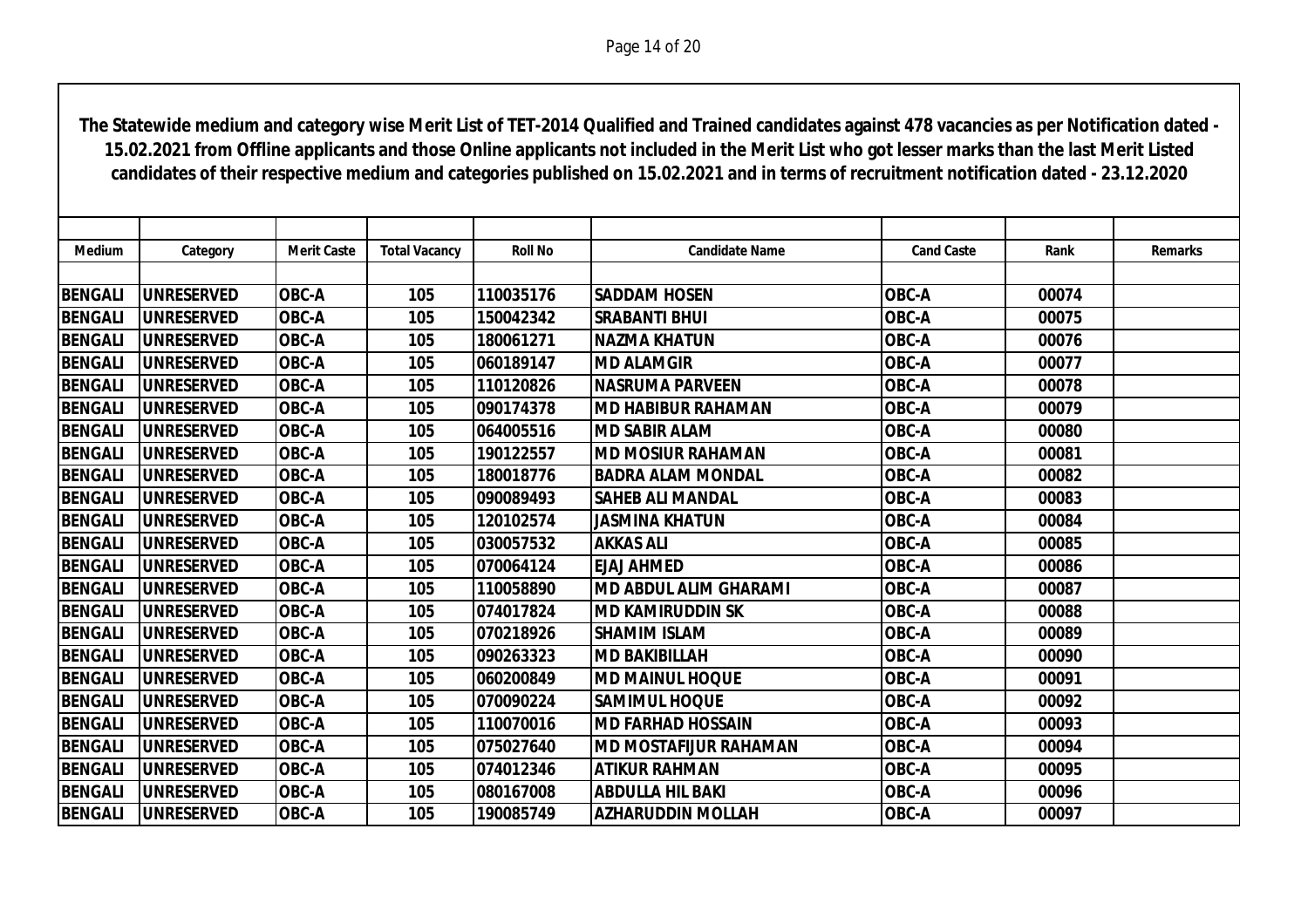| Medium         | Category           | <b>Merit Caste</b> | <b>Total Vacancy</b> | <b>Roll No</b> | <b>Candidate Name</b>      | <b>Cand Caste</b> | Rank  | <b>Remarks</b> |
|----------------|--------------------|--------------------|----------------------|----------------|----------------------------|-------------------|-------|----------------|
|                |                    |                    |                      |                |                            |                   |       |                |
| <b>BENGALI</b> | <b>UNRESERVED</b>  | <b>OBC-A</b>       | 105                  | 070105885      | <b>OHIDUR RAHAMAN</b>      | <b>OBC-A</b>      | 00098 |                |
| <b>BENGALI</b> | <b>UNRESERVED</b>  | <b>OBC-A</b>       | 105                  | 145009329      | <b>MAHASINA SULTANA</b>    | OBC-A             | 00099 |                |
| <b>BENGALI</b> | <b>UNRESERVED</b>  | <b>OBC-A</b>       | 105                  | 070046952      | <b>MD RABIUL SK</b>        | <b>OBC-A</b>      | 00100 |                |
| <b>BENGALI</b> | <b>UNRESERVED</b>  | <b>OBC-A</b>       | 105                  | 095053558      | <b>REHENARA BISWAS</b>     | OBC-A             | 00101 |                |
| <b>BENGALI</b> | <b>UNRESERVED</b>  | OBC-A              | 105                  | 110287949      | <b>SAMSUZZAMAN MOLLA</b>   | <b>OBC-A</b>      | 00102 |                |
| <b>BENGALI</b> | <b>UNRESERVED</b>  | <b>OBC-A</b>       | 105                  | 190175830      | <b>MEHBOOB ALOM</b>        | OBC-A             | 00103 |                |
| <b>BENGALI</b> | <b>UNRESERVED</b>  | <b>OBC-A</b>       | 105                  | 070173618      | <b>NAJMA SULTANA</b>       | <b>OBC-A</b>      | 00104 |                |
| <b>BENGALI</b> | <b>UNRESERVED</b>  | <b>OBC-A</b>       | 105                  | 145030647      | <b>SABINA EYASMIN</b>      | <b>OBC-A</b>      | 00105 |                |
| <b>BENGALI</b> | <b>UNRESERVED</b>  | <b>GENERAL</b>     | 179                  | 140032118      | <b>SUPARNA RANA</b>        | OBC-B             | 00006 |                |
| <b>BENGALI</b> | <b>UNRESERVED</b>  | <b>GENERAL</b>     | 179                  | 145000569      | <b>SAYAN SAHOO</b>         | OBC-B             | 00008 |                |
| <b>BENGALI</b> | <b>UNRESERVED</b>  | <b>GENERAL</b>     | 179                  | 150032052      | <b>SANDIP KUMAR DEY</b>    | OBC-B             | 00013 |                |
| <b>BENGALI</b> | <b>UNRESERVED</b>  | <b>GENERAL</b>     | 179                  | 085009345      | <b>SARMISTHA PRAMANICK</b> | OBC-B             | 00014 |                |
| <b>BENGALI</b> | <b>UNRESERVED</b>  | <b>GENERAL</b>     | 179                  | 135013841      | <b>BARUN BERA</b>          | OBC-B             | 00015 |                |
| <b>BENGALI</b> | <b>UNRESERVED</b>  | <b>GENERAL</b>     | 179                  | 090208109      | <b>PALLABI PAL</b>         | OBC-B             | 00016 |                |
| <b>BENGALI</b> | <b>UNRESERVED</b>  | <b>GENERAL</b>     | 179                  | 165018932      | <b>ABHISHEK DATTA</b>      | OBC-B             | 00020 |                |
| <b>BENGALI</b> | <b>IUNRESERVED</b> | <b>GENERAL</b>     | 179                  | 060014030      | <b>SHARMISTHA MAJUMDAR</b> | OBC-B             | 00024 |                |
| <b>BENGALI</b> | <b>UNRESERVED</b>  | <b>GENERAL</b>     | 179                  | 080167298      | <b>MANAB GHOSH</b>         | OBC-B             | 00025 |                |
| <b>BENGALI</b> | <b>UNRESERVED</b>  | <b>GENERAL</b>     | 179                  | 085033648      | <b>ANUDYUTI NATH</b>       | OBC-B             | 00026 |                |
| <b>BENGALI</b> | <b>UNRESERVED</b>  | <b>GENERAL</b>     | 179                  | 135006975      | <b>SONAMONI MODAK</b>      | OBC-B             | 00028 |                |
| <b>BENGALI</b> | <b>UNRESERVED</b>  | <b>GENERAL</b>     | 179                  | 150032697      | <b>ABHISHEK BHUNIA</b>     | OBC-B             | 00040 |                |
| <b>BENGALI</b> | <b>UNRESERVED</b>  | <b>GENERAL</b>     | 179                  | 060001036      | <b>SUBHANKAR BHOWMIK</b>   | OBC-B             | 00042 |                |
| <b>BENGALI</b> | <b>UNRESERVED</b>  | <b>GENERAL</b>     | 179                  | 080123703      | <b>SUPARNA GHOSH</b>       | OBC-B             | 00043 |                |
| <b>BENGALI</b> | <b>UNRESERVED</b>  | <b>GENERAL</b>     | 179                  | 050027882      | <b>BINA GHOSH</b>          | OBC-B             | 00047 |                |
| <b>BENGALI</b> | <b>UNRESERVED</b>  | <b>GENERAL</b>     | 179                  | 110120250      | <b> MOUSUMI MONDAL</b>     | OBC-B             | 00050 |                |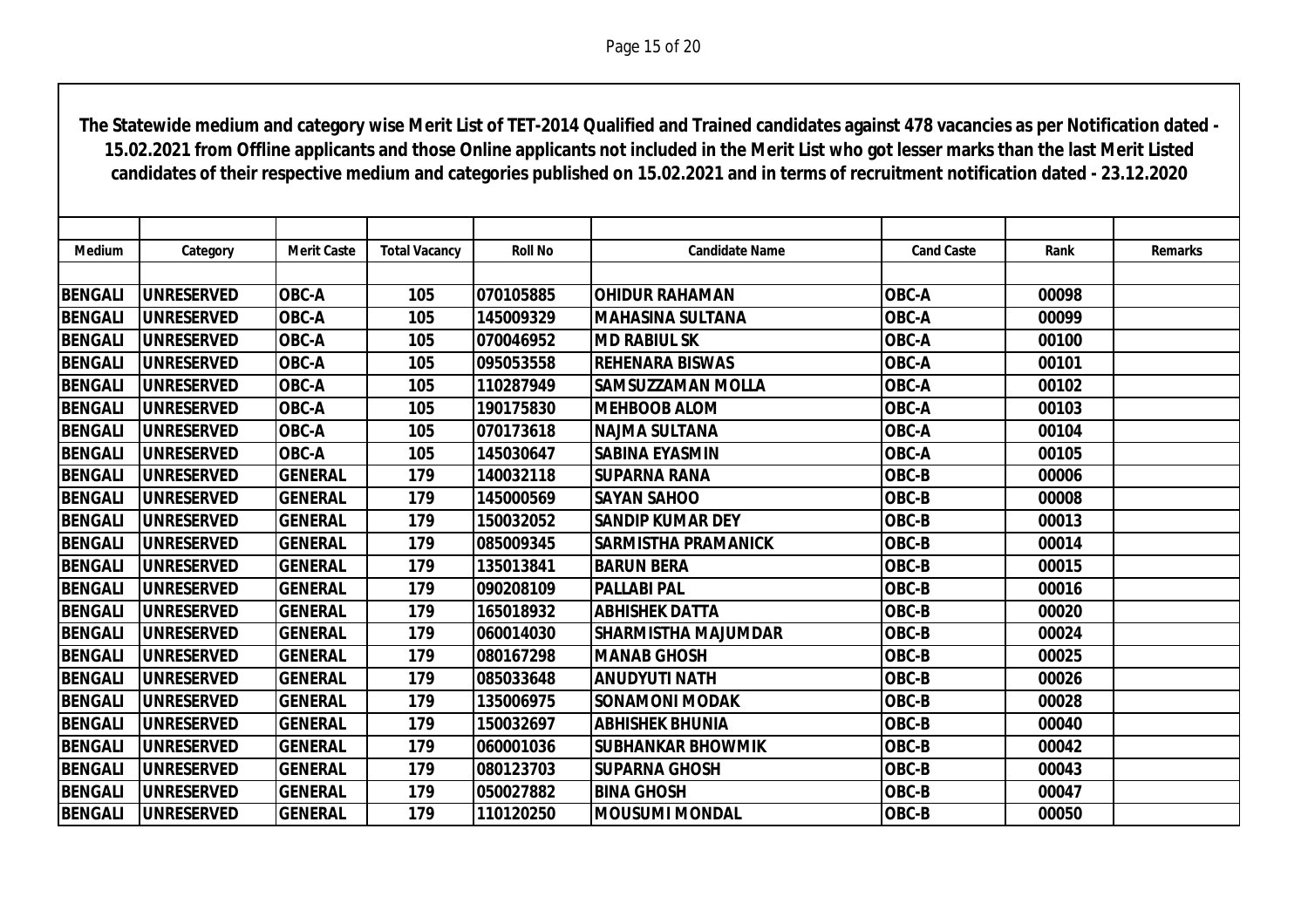| <b>Medium</b>  | Category           | <b>Merit Caste</b> | <b>Total Vacancy</b> | <b>Roll No</b> | <b>Candidate Name</b>   | <b>Cand Caste</b> | Rank  | <b>Remarks</b>   |
|----------------|--------------------|--------------------|----------------------|----------------|-------------------------|-------------------|-------|------------------|
|                |                    |                    |                      |                |                         |                   |       |                  |
| <b>BENGALI</b> | <b>UNRESERVED</b>  | <b>GENERAL</b>     | 179                  | 085001575      | <b>RAJU KHAN</b>        | OBC-B             | 00056 |                  |
| <b>BENGALI</b> | <b>UNRESERVED</b>  | <b>GENERAL</b>     | 179                  | 160022615      | <b>AYAN BAG</b>         | OBC-B             | 00061 |                  |
| <b>BENGALI</b> | <b>UNRESERVED</b>  | <b>GENERAL</b>     | 179                  | 150032153      | <b>MAMANI PATRA</b>     | OBC-B             | 00068 |                  |
| <b>BENGALI</b> | <b>UNRESERVED</b>  | <b>GENERAL</b>     | 179                  | 180052728      | <b>SHAMPA GHOSH</b>     | OBC-B             | 00069 |                  |
| <b>BENGALI</b> | <b>UNRESERVED</b>  | <b>GENERAL</b>     | 179                  | 115005829      | <b>RUKAIYA GAZI</b>     | OBC-B             | 00071 |                  |
| <b>BENGALI</b> | <b>UNRESERVED</b>  | <b>GENERAL</b>     | 179                  | 180010176      | <b>MADHUMITA MONDAL</b> | OBC-B             | 00073 |                  |
| <b>BENGALI</b> | <b>UNRESERVED</b>  | <b>GENERAL</b>     | 179                  | 150238918      | <b>BISWAJIT BERA</b>    | OBC-B             | 00079 | <b>WITH HELD</b> |
| <b>BENGALI</b> | <b>IUNRESERVED</b> | <b>GENERAL</b>     | 179                  | 090002495      | <b>RUNU SIKDAR</b>      | OBC-B             | 00081 |                  |
| <b>BENGALI</b> | <b>UNRESERVED</b>  | <b>GENERAL</b>     | 179                  | 060081304      | <b>SUMAN SEAL</b>       | OBC-B             | 00086 |                  |
| <b>BENGALI</b> | <b>UNRESERVED</b>  | <b>GENERAL</b>     | 179                  | 120168506      | <b>CHITRA KARMAKAR</b>  | OBC-B             | 00089 |                  |
| <b>BENGALI</b> | <b>UNRESERVED</b>  | <b>GENERAL</b>     | 179                  | 080090244      | <b>SANCHARI SIKDAR</b>  | OBC-B             | 00090 |                  |
| <b>BENGALI</b> | <b>UNRESERVED</b>  | <b>GENERAL</b>     | 179                  | 060049131      | <b>SUJAN GHOSH</b>      | OBC-B             | 00091 |                  |
| <b>BENGALI</b> | <b>UNRESERVED</b>  | <b>GENERAL</b>     | 179                  | 180123598      | <b>AVIJIT NATH</b>      | OBC-B             | 00092 |                  |
| <b>BENGALI</b> | <b>UNRESERVED</b>  | <b>GENERAL</b>     | 179                  | 050010127      | <b>SUJAN DEBNATH</b>    | OBC-B             | 00119 |                  |
| <b>BENGALI</b> | <b>UNRESERVED</b>  | OBC-B              | 84                   | 135023175      | <b>SUSMITA DUTTA</b>    | OBC-B             | 00001 |                  |
| <b>BENGALI</b> | <b>UNRESERVED</b>  | OBC-B              | 84                   | 090000238      | <b>ATANU MOLLICK</b>    | OBC-B             | 00002 |                  |
| <b>BENGALI</b> | <b>UNRESERVED</b>  | OBC-B              | 84                   | 120003606      | <b>PANNA PANDIT</b>     | OBC-B             | 00003 |                  |
| <b>BENGALI</b> | <b>UNRESERVED</b>  | OBC-B              | 84                   | 080139348      | <b>MOUMITA MONDAL</b>   | OBC-B             | 00004 |                  |
| <b>BENGALI</b> | <b>UNRESERVED</b>  | OBC-B              | 84                   | 160082902      | LALMOHAN GARAI          | OBC-B             | 00005 |                  |
| <b>BENGALI</b> | <b>UNRESERVED</b>  | OBC-B              | 84                   | 080206713      | <b>DIPEN GHOSH</b>      | OBC-B             | 00006 |                  |
| <b>BENGALI</b> | <b>UNRESERVED</b>  | OBC-B              | 84                   | 090182718      | <b>SUPARNA PAUL</b>     | OBC-B             | 00007 |                  |
| <b>BENGALI</b> | <b>UNRESERVED</b>  | OBC-B              | 84                   | 145012276      | <b>ANUP ROUL</b>        | OBC-B             | 00008 |                  |
| <b>BENGALI</b> | <b>UNRESERVED</b>  | OBC-B              | 84                   | 070092412      | <b>KESHAB SAHA</b>      | OBC-B             | 00009 |                  |
| <b>BENGALI</b> | <b>UNRESERVED</b>  | OBC-B              | 84                   | 080139115      | <b>MOUSUMI DEBNATH</b>  | OBC-B             | 00010 |                  |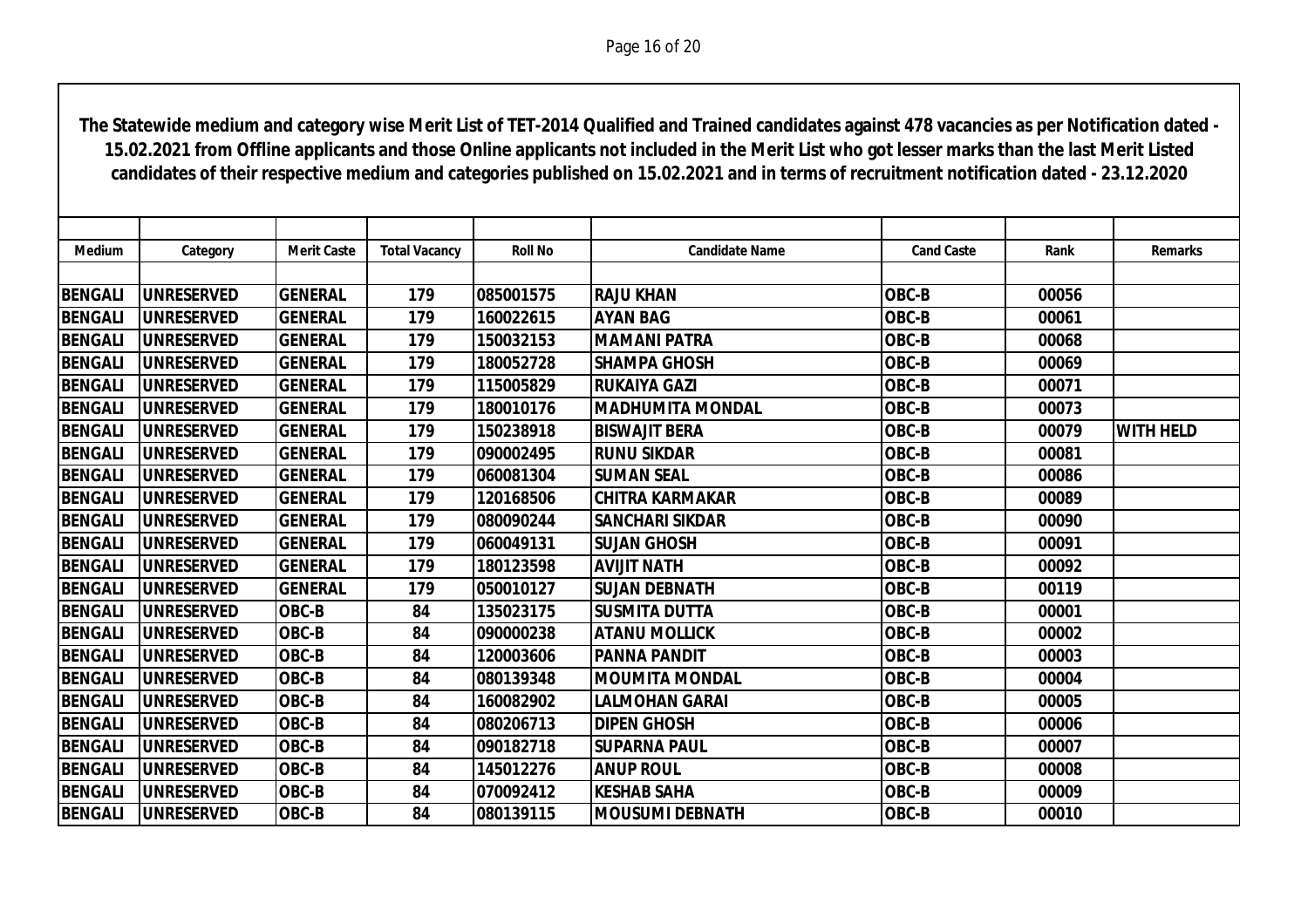| <b>Medium</b>  | Category          | <b>Merit Caste</b> | <b>Total Vacancy</b> | <b>Roll No</b> | <b>Candidate Name</b>          | <b>Cand Caste</b> | Rank  | <b>Remarks</b> |
|----------------|-------------------|--------------------|----------------------|----------------|--------------------------------|-------------------|-------|----------------|
|                |                   |                    |                      |                |                                |                   |       |                |
| <b>BENGALI</b> | <b>UNRESERVED</b> | <b>OBC-B</b>       | 84                   | 080242278      | <b>SANCHITA DAS</b>            | OBC-B             | 00011 |                |
| <b>BENGALI</b> | <b>UNRESERVED</b> | <b>OBC-B</b>       | 84                   | 145025137      | <b>DEBABRATA KAMILA</b>        | OBC-B             | 00012 |                |
| <b>BENGALI</b> | <b>UNRESERVED</b> | <b>OBC-B</b>       | 84                   | 160119661      | <b>PARESH NATH CHOWDHURY</b>   | OBC-B             | 00013 |                |
| <b>BENGALI</b> | <b>UNRESERVED</b> | <b>OBC-B</b>       | 84                   | 010017898      | <b>MITA BASAK</b>              | OBC-B             | 00014 |                |
| <b>BENGALI</b> | <b>UNRESERVED</b> | <b>OBC-B</b>       | 84                   | 080244192      | <b>TAPAS GHOSH</b>             | OBC-B             | 00015 |                |
| <b>BENGALI</b> | <b>UNRESERVED</b> | <b>OBC-B</b>       | 84                   | 130100872      | <b>AVISHEK KAR</b>             | OBC-B             | 00016 |                |
| <b>BENGALI</b> | <b>UNRESERVED</b> | OBC-B              | 84                   | 165003359      | <b>PRASANTA PAL</b>            | OBC-B             | 00017 |                |
| <b>BENGALI</b> | UNRESERVED        | <b>OBC-B</b>       | 84                   | 080185294      | <b>RIYA DEBNATH</b>            | OBC-B             | 00018 |                |
| <b>BENGALI</b> | <b>UNRESERVED</b> | <b>OBC-B</b>       | 84                   | 160195393      | <b>ANIL TANTUBAY</b>           | OBC-B             | 00019 |                |
| <b>BENGALI</b> | <b>UNRESERVED</b> | <b>OBC-B</b>       | 84                   | 180126668      | <b>PALLABI KARMAKAR</b>        | OBC-B             | 00020 |                |
| <b>BENGALI</b> | <b>UNRESERVED</b> | <b>OBC-B</b>       | 84                   | 125011835      | <b>PARBATI PARUI</b>           | OBC-B             | 00021 |                |
| <b>BENGALI</b> | <b>UNRESERVED</b> | <b>OBC-B</b>       | 84                   | 110120336      | <b>AMIT KUMAR MONDAL</b>       | OBC-B             | 00022 |                |
| <b>BENGALI</b> | <b>UNRESERVED</b> | <b>OBC-B</b>       | 84                   | 145006527      | <b>JOYDEB NANDI</b>            | OBC-B             | 00023 |                |
| <b>BENGALI</b> | <b>UNRESERVED</b> | <b>OBC-B</b>       | 84                   | 165015474      | <b>TANISHA NAG</b>             | OBC-B             | 00024 |                |
| <b>BENGALI</b> | <b>UNRESERVED</b> | OBC-B              | 84                   | 090177986      | <b>PABITRA SHIL</b>            | OBC-B             | 00025 |                |
| <b>BENGALI</b> | <b>UNRESERVED</b> | OBC-B              | 84                   | 160082209      | <b>MOUMITA DEY</b>             | OBC-B             | 00026 |                |
| <b>BENGALI</b> | <b>UNRESERVED</b> | OBC-B              | 84                   | 175008814      | <b>BARNALI DARIPA</b>          | OBC-B             | 00027 |                |
| <b>BENGALI</b> | <b>UNRESERVED</b> | OBC-B              | 84                   | 065015954      | <b>DURJOY PODDAR</b>           | OBC-B             | 00028 |                |
| <b>BENGALI</b> | <b>UNRESERVED</b> | <b>OBC-B</b>       | 84                   | 190162154      | <b>SHYAMA PRASAD CHOWDHURY</b> | OBC-B             | 00029 |                |
| <b>BENGALI</b> | <b>UNRESERVED</b> | <b>OBC-B</b>       | 84                   | 130041391      | <b>SANGHITA NANDAN</b>         | OBC-B             | 00030 |                |
| <b>BENGALI</b> | <b>UNRESERVED</b> | <b>OBC-B</b>       | 84                   | 150110115      | <b>SOURAV SHAW</b>             | OBC-B             | 00031 |                |
| <b>BENGALI</b> | <b>UNRESERVED</b> | <b>OBC-B</b>       | 84                   | 175010570      | <b>DEBNATH MAHATO</b>          | OBC-B             | 00032 |                |
| <b>BENGALI</b> | <b>UNRESERVED</b> | <b>OBC-B</b>       | 84                   | 074025772      | <b>SOMNATH MONDAL</b>          | OBC-B             | 00033 |                |
| <b>BENGALI</b> | <b>UNRESERVED</b> | OBC-B              | 84                   | 080139507      | <b>GOUR ROY</b>                | OBC-B             | 00034 |                |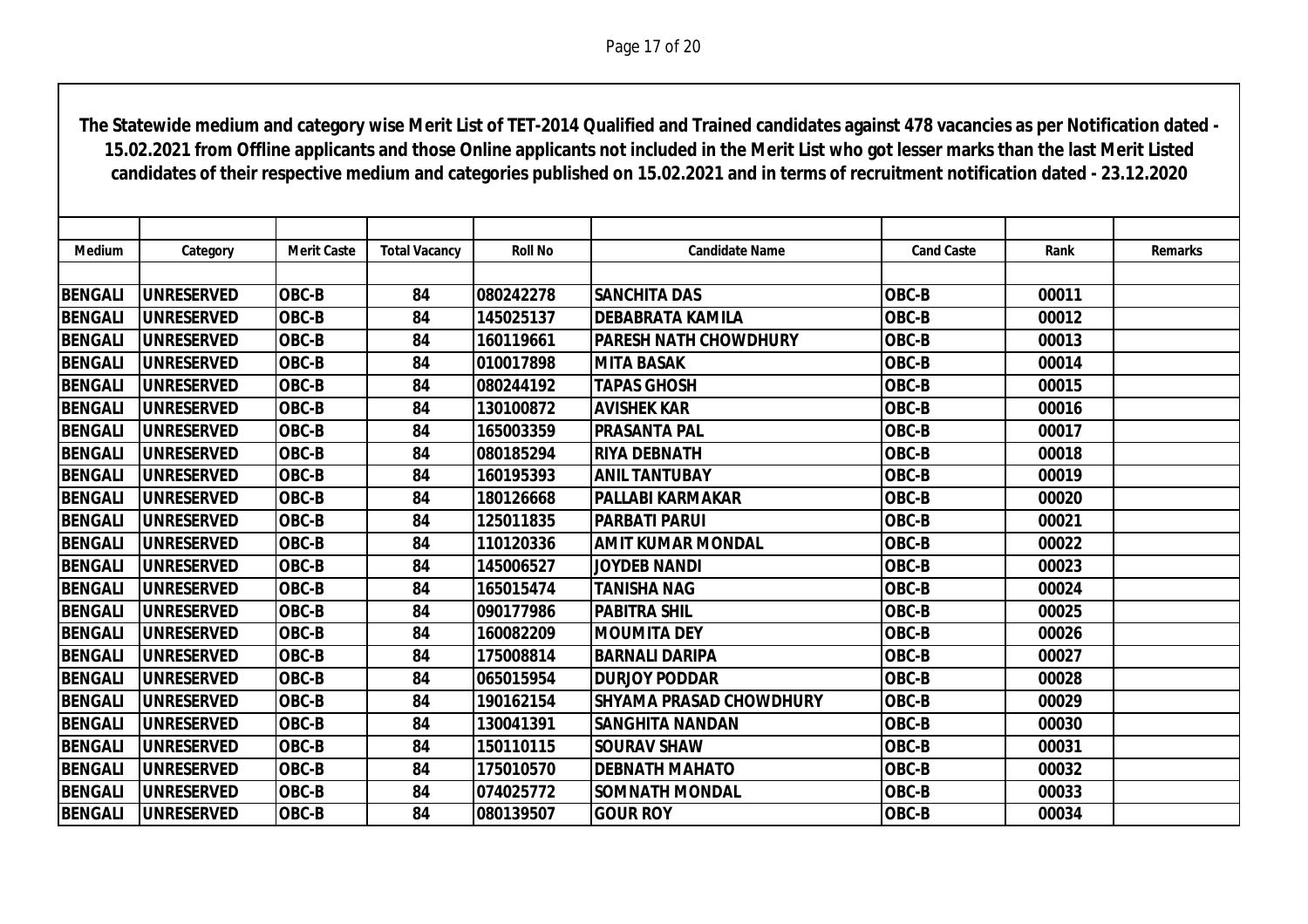| <b>Medium</b>  | Category          | <b>Merit Caste</b> | <b>Total Vacancy</b> | <b>Roll No</b> | <b>Candidate Name</b>     | <b>Cand Caste</b> | Rank  | <b>Remarks</b> |
|----------------|-------------------|--------------------|----------------------|----------------|---------------------------|-------------------|-------|----------------|
|                |                   |                    |                      |                |                           |                   |       |                |
| <b>BENGALI</b> | <b>UNRESERVED</b> | OBC-B              | 84                   | 164015025      | <b>BHARATI KHAN</b>       | <b>OBC-B</b>      | 00035 |                |
| <b>BENGALI</b> | <b>UNRESERVED</b> | OBC-B              | 84                   | 175015051      | <b>SUDIP KUMAR MAHATO</b> | OBC-B             | 00036 |                |
| <b>BENGALI</b> | <b>UNRESERVED</b> | OBC-B              | 84                   | 150096550      | <b>SHYAMALI SAU</b>       | OBC-B             | 00037 |                |
| <b>BENGALI</b> | <b>UNRESERVED</b> | <b>OBC-B</b>       | 84                   | 080172008      | <b>ISUSMITA GHOSH</b>     | OBC-B             | 00038 |                |
| <b>BENGALI</b> | <b>UNRESERVED</b> | OBC-B              | 84                   | 155017991      | <b>PRASENJIT GIRI</b>     | OBC-B             | 00039 |                |
| <b>BENGALI</b> | <b>UNRESERVED</b> | <b>OBC-B</b>       | 84                   | 070051012      | <b>SHILPI SUTRADHAR</b>   | OBC-B             | 00040 |                |
| <b>BENGALI</b> | <b>UNRESERVED</b> | OBC-B              | 84                   | 150042352      | <b>SUDIP KARMAKAR</b>     | OBC-B             | 00041 |                |
| <b>BENGALI</b> | <b>UNRESERVED</b> | <b>OBC-B</b>       | 84                   | 150284359      | <b>RAJU RANA</b>          | OBC-B             | 00042 |                |
| <b>BENGALI</b> | <b>UNRESERVED</b> | <b>OBC-B</b>       | 84                   | 060015390      | <b>KEYA PAUL</b>          | OBC-B             | 00043 |                |
| <b>BENGALI</b> | <b>UNRESERVED</b> | OBC-B              | 84                   | 080000232      | <b>KINKAR GHOSH</b>       | OBC-B             | 00044 |                |
| <b>BENGALI</b> | <b>UNRESERVED</b> | OBC-B              | 84                   | 170057349      | <b>JAGATPATI MAHATO</b>   | OBC-B             | 00045 |                |
| <b>BENGALI</b> | <b>UNRESERVED</b> | OBC-B              | 84                   | 090242228      | <b>TAPAN RAY</b>          | OBC-B             | 00046 |                |
| <b>BENGALI</b> | <b>UNRESERVED</b> | OBC-B              | 84                   | 170081419      | <b>UDAY MAHATO</b>        | OBC-B             | 00047 |                |
| <b>BENGALI</b> | <b>UNRESERVED</b> | <b>OBC-B</b>       | 84                   | 190093310      | <b>AMIT KARMAKAR</b>      | OBC-B             | 00048 |                |
| <b>BENGALI</b> | <b>UNRESERVED</b> | <b>OBC-B</b>       | 84                   | 135025378      | <b>RAJDUT CHARCHARI</b>   | OBC-B             | 00049 |                |
| <b>BENGALI</b> | <b>UNRESERVED</b> | OBC-B              | 84                   | 170018574      | <b>ASHISH GORAL</b>       | OBC-B             | 00050 |                |
| <b>BENGALI</b> | <b>UNRESERVED</b> | OBC-B              | 84                   | 130111191      | <b>BANANI GHOSH</b>       | OBC-B             | 00051 |                |
| <b>BENGALI</b> | <b>UNRESERVED</b> | OBC-B              | 84                   | 155010980      | <b>SEPHALI MANA</b>       | OBC-B             | 00052 |                |
| <b>BENGALI</b> | <b>UNRESERVED</b> | OBC-B              | 84                   | 030158460      | <b>DEBARSHI DEBNATH</b>   | OBC-B             | 00053 |                |
| <b>BENGALI</b> | <b>UNRESERVED</b> | <b>OBC-B</b>       | 84                   | 050001382      | <b>TANIYA KARMAKAR</b>    | OBC-B             | 00054 |                |
| <b>BENGALI</b> | <b>UNRESERVED</b> | <b>OBC-B</b>       | 84                   | 120127011      | <b>IPSITA DEY</b>         | OBC-B             | 00055 |                |
| <b>BENGALI</b> | <b>UNRESERVED</b> | <b>OBC-B</b>       | 84                   | 060170119      | <b>POLI GHOSH DAS</b>     | OBC-B             | 00056 |                |
| <b>BENGALI</b> | <b>UNRESERVED</b> | OBC-B              | 84                   | 150007411      | <b>DEBABRATA SAU</b>      | OBC-B             | 00057 |                |
| <b>BENGALI</b> | <b>UNRESERVED</b> | OBC-B              | 84                   | 190181511      | <b>ASHISH SHAW</b>        | <b>OBC-B</b>      | 00058 |                |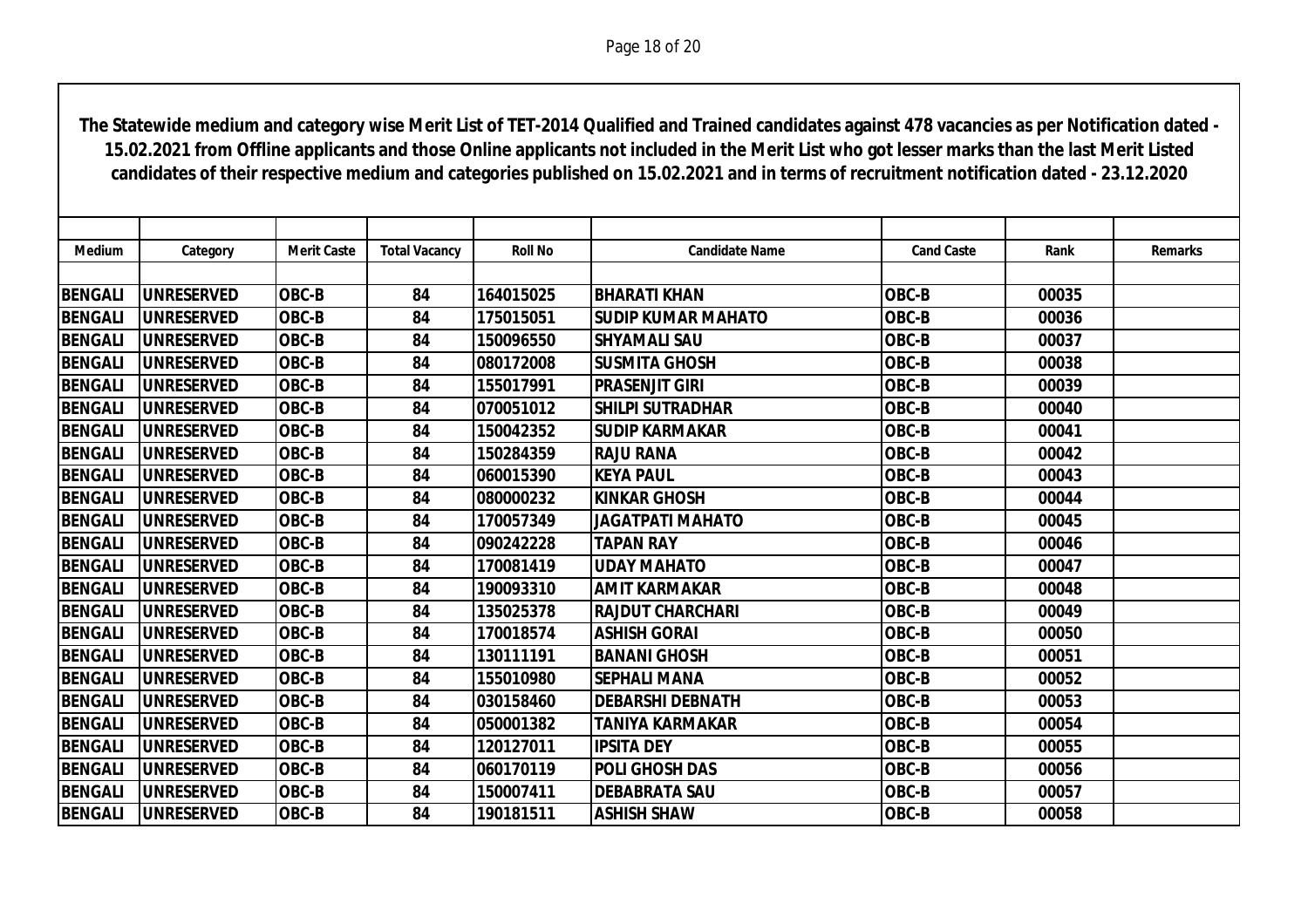| Medium         | Category           | <b>Merit Caste</b> | <b>Total Vacancy</b> | <b>Roll No</b> | <b>Candidate Name</b>     | <b>Cand Caste</b> | Rank  | <b>Remarks</b> |
|----------------|--------------------|--------------------|----------------------|----------------|---------------------------|-------------------|-------|----------------|
|                |                    |                    |                      |                |                           |                   |       |                |
| <b>BENGALI</b> | <b>UNRESERVED</b>  | <b>OBC-B</b>       | 84                   | 190154889      | <b>BIPLAB SHAW</b>        | OBC-B             | 00059 |                |
| <b>BENGALI</b> | <b>UNRESERVED</b>  | OBC-B              | 84                   | 040031056      | <b>SHIULI GHOSH</b>       | OBC-B             | 00060 |                |
| <b>BENGALI</b> | <b>UNRESERVED</b>  | OBC-B              | 84                   | 170165545      | <b>BIJOY KUMAR MAHATO</b> | OBC-B             | 00061 |                |
| <b>BENGALI</b> | <b>UNRESERVED</b>  | <b>OBC-B</b>       | 84                   | 080177540      | <b>KAJAL SARKAR</b>       | OBC-B             | 00062 |                |
| <b>BENGALI</b> | <b>UNRESERVED</b>  | OBC-B              | 84                   | 095025378      | <b>KAMARUL ISLAM</b>      | OBC-B             | 00063 |                |
| <b>BENGALI</b> | <b>IUNRESERVED</b> | OBC-B              | 84                   | 084023729      | <b>SOUMEN GHOSH</b>       | OBC-B             | 00064 |                |
| <b>BENGALI</b> | <b>UNRESERVED</b>  | <b>OBC-B</b>       | 84                   | 090021920      | <b>PROTAP CH MONDAL</b>   | OBC-B             | 00065 |                |
| <b>BENGALI</b> | <b>IUNRESERVED</b> | <b>OBC-B</b>       | 84                   | 174002071      | <b>MADHUMITA MANDAL</b>   | OBC-B             | 00066 |                |
| <b>BENGALI</b> | <b>UNRESERVED</b>  | OBC-B              | 84                   | 080243013      | <b>BRATATI DEY</b>        | OBC-B             | 00067 |                |
| <b>BENGALI</b> | <b>UNRESERVED</b>  | OBC-B              | 84                   | 090257527      | <b>SHUBHO DAS</b>         | OBC-B             | 00068 |                |
| <b>BENGALI</b> | <b>UNRESERVED</b>  | OBC-B              | 84                   | 190141584      | <b>MITHUN PAL</b>         | OBC-B             | 00069 |                |
| <b>BENGALI</b> | <b>UNRESERVED</b>  | OBC-B              | 84                   | 190172151      | <b>RUHI LAHA</b>          | OBC-B             | 00070 |                |
| <b>BENGALI</b> | <b>UNRESERVED</b>  | OBC-B              | 84                   | 030056140      | <b>BIPLAB PAUL</b>        | OBC-B             | 00071 |                |
| <b>BENGALI</b> | <b>UNRESERVED</b>  | OBC-B              | 84                   | 060022615      | <b>SUSMITA KARMAKAR</b>   | OBC-B             | 00072 |                |
| <b>BENGALI</b> | <b>UNRESERVED</b>  | OBC-B              | 84                   | 095038180      | <b>MOUTUSHI GHOSH</b>     | OBC-B             | 00073 |                |
| <b>BENGALI</b> | <b>UNRESERVED</b>  | <b>OBC-B</b>       | 84                   | 120072256      | <b>SUDIP GHOSH</b>        | OBC-B             | 00074 |                |
| <b>BENGALI</b> | <b>IUNRESERVED</b> | OBC-B              | 84                   | 160052322      | <b>BACHCHU KARMAKAR</b>   | OBC-B             | 00075 |                |
| <b>BENGALI</b> | <b>UNRESERVED</b>  | <b>OBC-B</b>       | 84                   | 180057236      | <b>NANDADULAL GHOSH</b>   | OBC-B             | 00076 |                |
| <b>BENGALI</b> | <b>UNRESERVED</b>  | OBC-B              | 84                   | 070054843      | <b>MUKUL SAHA</b>         | OBC-B             | 00077 |                |
| <b>BENGALI</b> | <b>UNRESERVED</b>  | OBC-B              | 84                   | 115039368      | <b>SUBHASISH PAUL</b>     | OBC-B             | 00078 |                |
| <b>BENGALI</b> | <b>UNRESERVED</b>  | OBC-B              | 84                   | 080227294      | <b>SURAJIT PAL</b>        | OBC-B             | 00079 |                |
| <b>BENGALI</b> | <b>UNRESERVED</b>  | OBC-B              | 84                   | 180229050      | <b>RAJESH DUTTA</b>       | OBC-B             | 00080 |                |
| <b>BENGALI</b> | <b>UNRESERVED</b>  | OBC-B              | 84                   | 080110716      | <b>JOYDEB PAUL</b>        | OBC-B             | 00081 |                |
| <b>BENGALI</b> | <b>UNRESERVED</b>  | OBC-B              | 84                   | 075017428      | <b>PRADIP MONDAL</b>      | OBC-B             | 00082 |                |